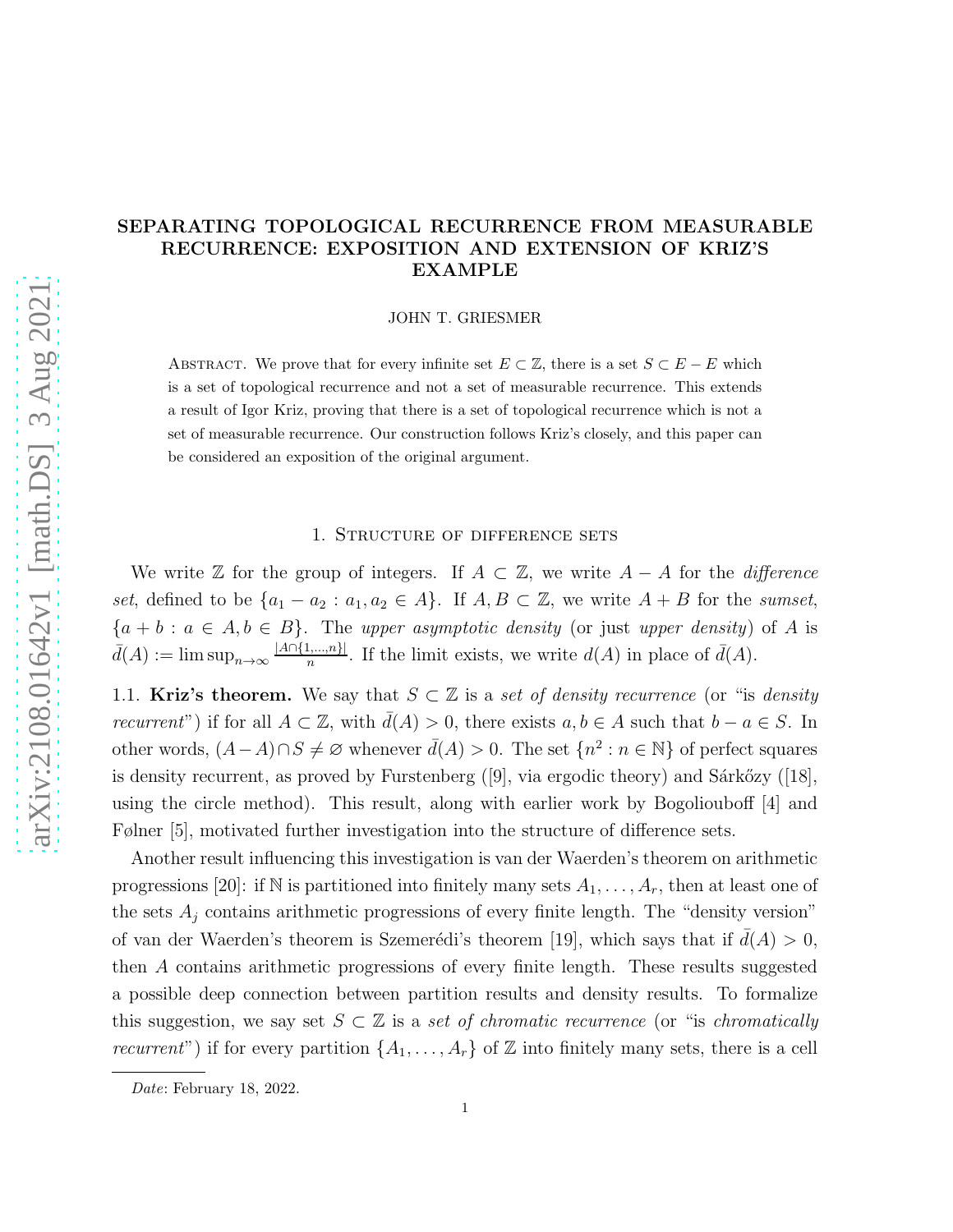$A_j$  of the partition such that  $(A_j - A_j) \cap S \neq \emptyset$ . Upper density is finitely subadditive, so if  $\mathbb Z$  is partitioned into finitely many sets, then at least one of the cells has positive upper density, and its difference set therefore intersects every density recurrent set. Thus every density recurrent set is also chromatically recurrent. Bergelson asked in [\[2\]](#page-16-2), and Furstenberg asked in [\[8\]](#page-16-3), whether the converse holds: is every chromatically recurrent set also density recurrent? Igor Kriz gave a negative answer in the following theorem from [\[13\]](#page-17-4). The main purpose of this article is to give an expository proof.

<span id="page-1-0"></span>**Theorem 1.1.** There is a set of integers which is chromatically recurrent and not density recurrent.

Readers familiar with [\[13\]](#page-17-4) will see that the methods there can be combined with Lemma [6.2](#page-13-0) below to prove the following generalization of Theorem [1.1.](#page-1-0) Our second purpose in this article is to give an explicit proof of this generalization.

<span id="page-1-1"></span>**Theorem 1.2.** If E is an infinite set of integers, then there is a subset  $S \subset E - E$  such that S is chromatically recurrent and not density recurrent.

Theorem [1.1](#page-1-0) may be stated as "there is a set of topological recurrence which is not a set of measurable recurrence." Likewise, Theorem [1.2](#page-1-1) says that if  $E \subset \mathbb{Z}$  is infinite, then there is subset of  $E - E$  which is a set of topological recurrence and not a set of measurable recurrence; see [\[3\]](#page-16-4) for a general discussion of the equivalences between various recurrence properties.

There are several proofs of Theorem [1.1](#page-1-0) $([6],[16],[17],[21])$  $([6],[16],[17],[21])$  $([6],[16],[17],[21])$  $([6],[16],[17],[21])$  $([6],[16],[17],[21])$  $([6],[16],[17],[21])$  $([6],[16],[17],[21])$  $([6],[16],[17],[21])$  $([6],[16],[17],[21])$ , all of which follow the same broad outline as [\[13\]](#page-17-4) and overcome the essential difficulties in a similar way. Hopefully our exposition will help readers solve some related open problems, or find a fundamentally different approach to Theorems [1.1](#page-1-0) and [1.2.](#page-1-1)

1.2. Outline of the article. In §[2](#page-2-0) we prove a version of Theorem [1.1](#page-1-0) for groups of the form  $(\mathbb{Z}/2\mathbb{Z})^d$ . This introduces one of the key ideas in a clearer setting.

In §[3](#page-4-0) we state and prove Lemma [3.6,](#page-6-0) one of two main lemmas required for the proof of Theorem [1.1.](#page-1-0) We then state the other main lemmas, Lemmas [3.7](#page-8-0) and [3.8,](#page-9-0) and prove Theorems [1.1](#page-1-0) and [1.2.](#page-1-1) The latter two lemmas are proved in §[4,](#page-9-1) with arguments similar to those in §[2,](#page-2-0) together with some known results on uniform distribution, presented in §[7.](#page-13-1)

The proofs of Theorems [1.1](#page-1-0) and [1.2](#page-1-1) are mostly elementary. The only highly nontrivial result required, for both proofs, is a lower bound for chromatic numbers of Kneser graphs, discussed in §[2.1.](#page-2-1) Theorem [1.2](#page-1-1) uses a well known result of Weyl on uniform distribution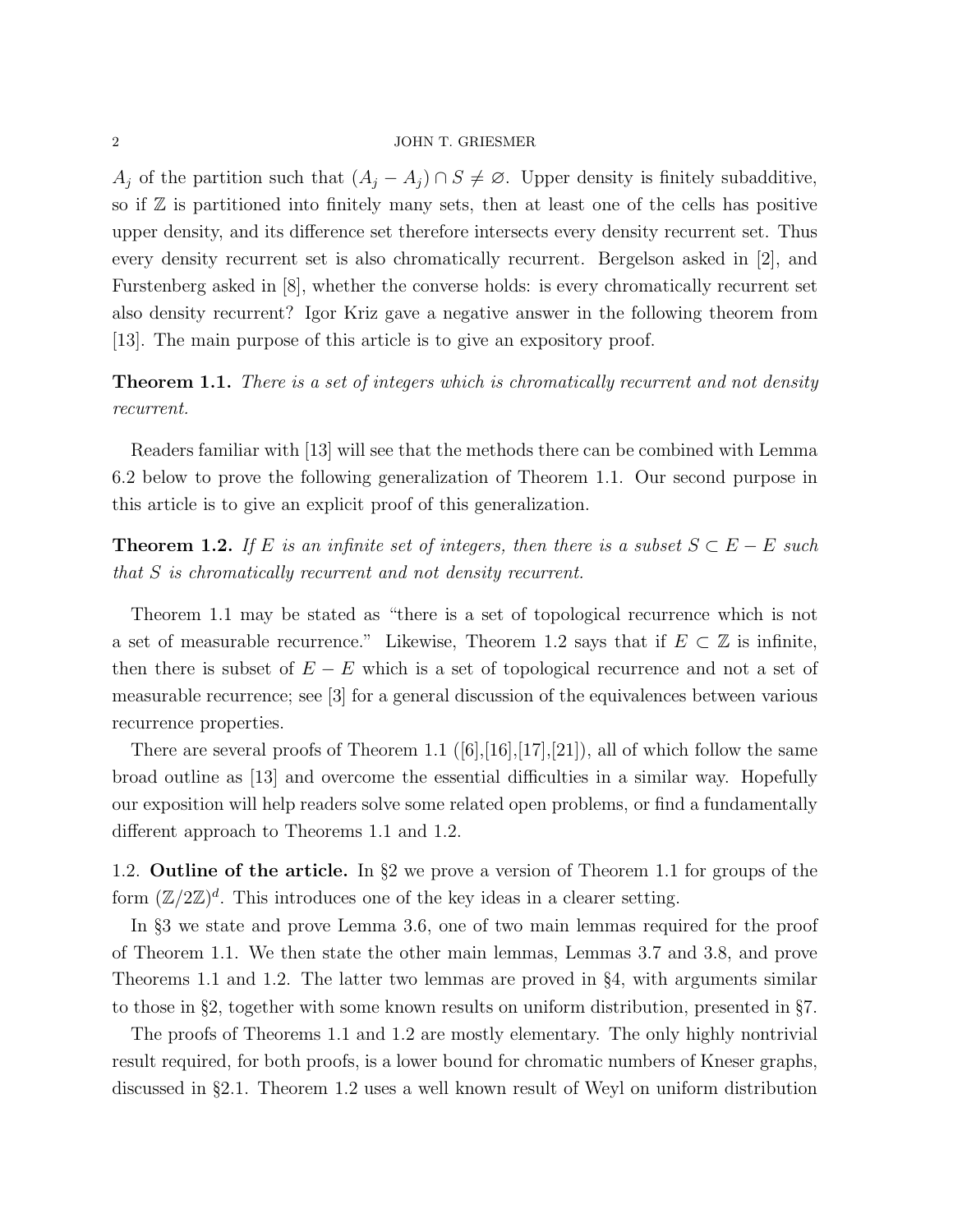in  $\mathbb{T}^d$ ; we provide a proof in §[7.](#page-13-1) We also use, without proof, the elementary binomial estimate  $\lim_{n\to\infty} \binom{n}{n}$  $\binom{n}{\lfloor n/2 \rfloor} 2^{-n} = 0.$ 

<span id="page-2-0"></span>1.3. Acknowledgements. This article summarizes lectures given by the author in an informal seminar with Nishant Chandgotia, Aryaman Jal, Abhishek Khetan, and Andy Parrish. I thank them for their interest and encouragement.

# 2. A MODEL SETTING

While Theorems [1.1](#page-1-0) and [1.2](#page-1-1) are about sets of integers, one of our main arguments is easier to develop in finite vector spaces over the field with two elements. Forrest takes a similar approach in [\[6\]](#page-16-5), [\[7\]](#page-16-6).

Let  $\Gamma$  be a finite abelian group and  $S \subset \Gamma$ . We say that S is

- δ-density recurrent if  $(A A) \cap S \neq \emptyset$  for all  $A \subset \Gamma$  having  $|A| > \delta |\Gamma|$ .
- δ-nonrecurrent if there exists  $A \subset \Gamma$  having  $|A| > \delta |\Gamma|$  such that  $(A-A) \cap S = \emptyset$ .
- k-chromatically recurrent if for every partition of  $\Gamma$  into k sets  $A_1, A_2, \ldots, A_k$ , the intersection  $(A_j - A_j) \cap S$  is nonempty for some  $j \leq k$ .

If  $d \in \mathbb{N}$ , we write  $\mathbb{F}_2^d$  for the group  $(\mathbb{Z}/2\mathbb{Z})^d$ , the product of d copies of  $\mathbb{Z}/2\mathbb{Z}$ . Elements of  $\mathbb{F}_2^d$  will be written as  $\mathbf{x} = (x_1, \ldots, x_d)$ , where  $x_j \in \{0, 1\}$ . The remainder of this section is dedicated to proving the following analogue of Theorem [1.1.](#page-1-0)

<span id="page-2-2"></span>**Theorem 2.1.** Let  $\delta < \frac{1}{2}$  and  $k \in \mathbb{N}$ . For all sufficiently large d, there exists  $S \subset \mathbb{F}_2^d$  such that S is k-chromatically recurrent and  $\delta$ -nonrecurrent.

<span id="page-2-1"></span>The next section summarizes background for the proof of Theorem [2.1.](#page-2-2)

2.1. Cayley graphs and Kneser graphs. We adopt the usual terminology from graph theory: a graph  $\mathcal G$  is a set V, whose elements are called vertices, together with a set E of unordered pairs of elements of  $V$ , called *edges*. A vertex coloring of  $G$  with  $k$  colors (briefly, a k-coloring) is a function  $f: V \to \{1, \ldots, k\}$ . We say that f is proper if  $f(v_1) \neq f(v_2)$  for every edge  $\{v_1, v_2\} \in E$ . The *chromatic number* of G is the smallest k such that there is a proper  $k$ -coloring of  $G$ .

Let  $r \leq n \in \mathbb{N}$ . The Kneser graph  $KG(n,r)$  is the graph whose vertices are the relement subsets of  $\{1, \ldots, n\}$ , with two vertices  $A, B \subset \{1, \ldots, n\}$  joined by an edge if and only if  $A \cap B = \emptyset$ . Note that  $KG(n,r)$  has no edges if  $2r > n$ . M. Kneser proved that the chromatic number of  $KG(n,r)$  is no greater than  $n-2r+2$ , and conjectured that this is the correct value when  $2r \leq n$ . Lovász proved Kneser's conjecture in [\[14\]](#page-17-8),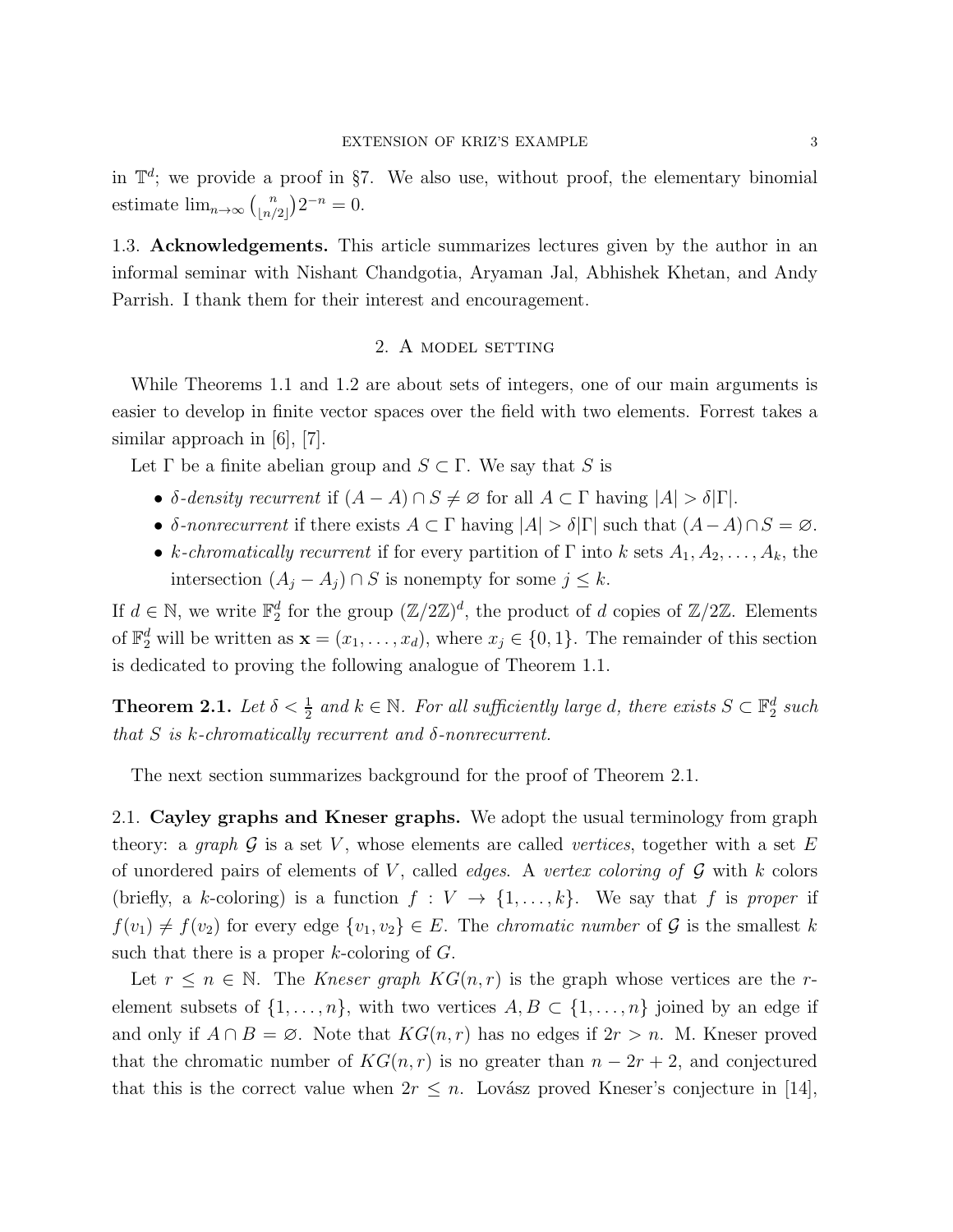and Bárány [\[1\]](#page-16-7) provided a more elementary proof. An even shorter proof was provided by Greene in [\[10\]](#page-17-9). Matousek's book [\[15\]](#page-17-10) gives a detailed exposition of these proofs and subsequent developments of the techniques they introduced.

<span id="page-3-0"></span>**Theorem 2.2** ([\[14\]](#page-17-8)). If  $2r \le n \in \mathbb{N}$ , then the chromatic number of  $KG(n,r)$  is  $n-2r+2$ .

Examination of our proofs shows that we need only the following corollary of Theorem [2.2.](#page-3-0)

<span id="page-3-1"></span>**Corollary 2.3.** If  $n_k \to \infty$ ,  $r_k \to \infty$ , and  $r_k^2/n_k \to 0$ , then the chromatic number of  $KG(2n_k + r_k, n_k)$  tends to  $\infty$ .

Surprisingly, there are no known proofs of nontrivial lower bounds for the chromatic number of  $KG(n, r)$ , besides those that prove Theorem [2.2.](#page-3-0) A substantially different proof of Corollary [2.3](#page-3-1) could lead to progress on problems in recurrence.

Given an abelian group  $\Gamma$  and a subset  $S \subset \Gamma$ , the Cayley graph based on S, denoted Cay(S), is the graph whose vertex set is Γ, with two vertices  $x, y$  joined by an edge if  $x - y \in S$  or  $y - x \in S$ . It follows immediately from the definitions that S is kchromatically recurrent if and only if the chromatic number of  $Cay(S)$  is strictly greater than k. To prove S is k-chromatically recurrent, it therefore suffices to prove that the chromatic number of  $Cay(S)$  is at least  $k+1$ .

# 2.2. **Hamming balls in**  $\mathbb{F}_2^d$ . For  $\mathbf{x} = (x_1, \dots, x_d) \in \mathbb{F}_2^d$ , we define

$$
w(\mathbf{x}) := |\{ j \le d : x_j \neq 0 \}|.
$$

Given  $k \leq d$  and  $\mathbf{y} \in \mathbb{F}_2^d$ , the *Hamming ball of radius* k around **y** is

<span id="page-3-4"></span><span id="page-3-3"></span>
$$
H_k(\mathbf{y}) := \{\mathbf{x} \in \mathbb{F}_2^d : w(\mathbf{y} - \mathbf{x}) \le k\}.
$$

So  $H_k(\mathbf{y})$  is the set of  $\mathbf{x} = (x_1, \ldots, x_d)$  such that  $x_j \neq y_j$  for at most k coordinates j.

Let  $\mathbf{0} = (0, \ldots, 0)$  and  $\mathbf{1} = (1, \ldots, 1) \in \mathbb{F}_2^d$ . The following identities are easy to verify from the definitions:

(2.1) 
$$
H_k(0) - H_k(0) = H_{2k}(0),
$$

(2.2) 
$$
H_k(\mathbf{0}) \cap H_r(\mathbf{1}) = \varnothing \text{ iff } k + r < d.
$$

<span id="page-3-2"></span>**Lemma 2.4.** Let  $k \in \mathbb{N}$  and  $\delta < \frac{1}{2}$ . If  $d \in \mathbb{N}$  is sufficiently large, then  $H_k(1) \subset \mathbb{F}_2^d$  is δ-nonrecurrent.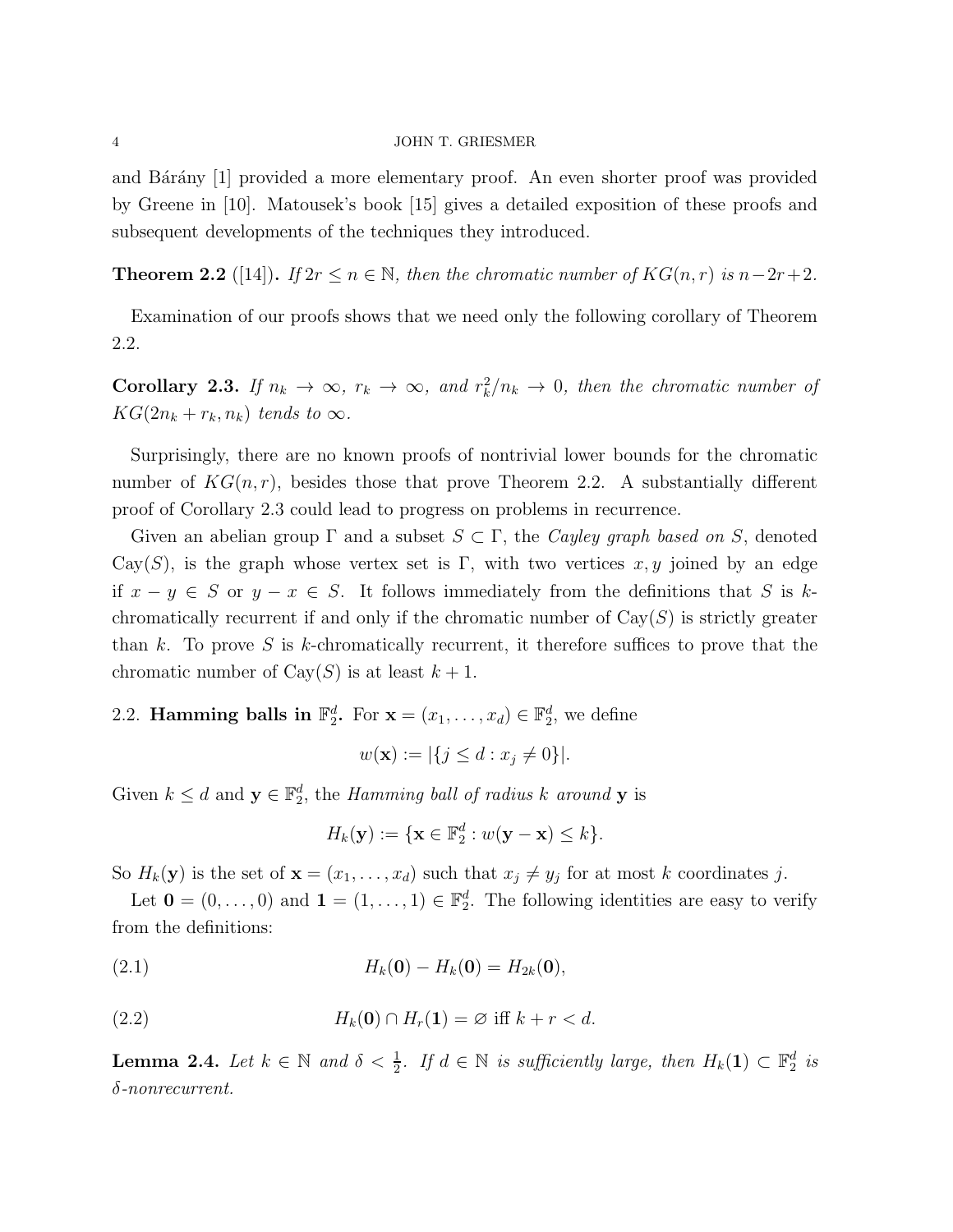We will use the following well known estimates on binomial coefficients: setting  $M_d :=$ max<sub>0≤j≤d</sub> $\binom{d}{i}$  $j^d$ , we have  $\lim_{d\to\infty} M_d/2^d = 0$ . The identities  $\binom{d}{j}$  $\binom{d}{j} = \binom{d}{d}$  $\binom{d}{d-j}$  and  $\sum_{j=0}^{d} \binom{d}{j}$  $j^{(d)}_{(j)} = 2^d$ then imply that for fixed  $k \in \mathbb{N}$  and  $\delta < \frac{1}{2}$ , we have the following for all large enough d:

<span id="page-4-1"></span>
$$
\sum_{j=0}^{\lfloor d/2 \rfloor - k} \binom{d}{j} > \delta 2^d.
$$

*Proof of Lemma [2.4.](#page-3-2)* Fix  $k \in \mathbb{N}$  and  $\delta < \frac{1}{2}$ . Choose d to be sufficiently large that [\(2.3\)](#page-4-1) holds. Let  $A = H_{\lfloor d/2 \rfloor - k}(0)$ , so that A is the set of elements  $(x_1, \ldots, x_d) \in \mathbb{F}_2^d$  having at most  $\lfloor d/2 \rfloor - k$  entries equal to 1. Now |A| is given by the sum in [\(2.3\)](#page-4-1), so  $|A| > \delta |\mathbb{F}_2^d|$ . Equation [\(2.1\)](#page-3-3) implies  $A - A = H_{2(|d/2|-k)}(0)$ , which is disjoint from  $H_k(1)$  by [\(2.2\)](#page-3-4). So we have shown that  $H_k(1)$  is  $\delta$ -nonrecurrent.

<span id="page-4-2"></span>**Lemma 2.5.** Let  $k, d \in \mathbb{N}$  with  $2k \leq d$ . The Cayley graph Cay( $H_{2k+1}(1)$ ) in  $\mathbb{F}_2^d$  contains a subgraph isomorphic to  $KG(d, \lfloor d/2 \rfloor - k)$ . Consequently,  $H_{2k+1}(1)$  is  $2k$ -chromatically recurrent.

*Proof.* Let G denote the Cayley graph Cay( $H_{2k+1}(1)$ ) and let  $r = \lfloor d/2 \rfloor - k$ . To each  $C \subset \{1, \ldots, d\}$  having cardinality r, we will assign an element  $\mathbf{x}_C \in \mathbb{F}_2^d$ , and we will show that if such  $C, C'$  are disjoint (meaning they are joined by an edge in  $KG(d, r)$ ), then  $\mathbf{x}_C - \mathbf{x}_{C'} \in H_{2k+1}(1)$  (meaning  $\mathbf{x}_C$  and  $\mathbf{x}_{C'}$  are joined by an edge in  $\mathcal{G}$ ). The set of  $\mathbf{x}_C$  so chosen will thereby determine a subgraph of  $Cay(H_{2k+1}(1))$  isomorphic to  $KG(d, r)$ .

For each  $C \subset \{1, \ldots, d\}$  having  $|C| = r$ , we let  $\mathbf{x}_C := 1_C$ . This is the characteristic function of C, viewed as an element of  $\mathbb{F}_2^d$ , so  $\mathbf{x}_C$  has exactly r entries equal to 1. Now if  $C \cap C' = \emptyset$ , then  $\mathbf{x}_{C} - \mathbf{x}_{C'}$  has exactly 2r entries equal to 1. Since  $2r \geq d - (2k + 1)$ , this means  $\mathbf{x}_C - \mathbf{x}_{C'} \in H_{2k+1}(\mathbf{1})$ , so that  $\mathbf{x}_C$  and  $\mathbf{x}_{C'}$  are joined by an edge of  $\mathcal{G}$ .

According to Theorem [2.2,](#page-3-0) the chromatic number of  $KG(d, r)$  is at least  $d - 2r + 2$ . With  $r = \lfloor d/2 \rfloor - k$ , we get  $d - 2r + 2 \geq 2k + 1$ , so G has chromatic number at least  $2k + 1$ , which implies that  $H_{2k+1}$  is 2k-chromatically recurrent.

*Proof of Theorem [2.1.](#page-2-2)* Fix  $\delta \in (0, \frac{1}{2})$  $\frac{1}{2}$ ) and  $k \in \mathbb{N}$ . Combining Lemmas [2.4](#page-3-2) and [2.5,](#page-4-2) we get that for all sufficiently large d, the Hamming ball  $H_{2k+1}(1) \subset \mathbb{F}_2^d$  is  $\delta$ -nonrecurrent and  $k$ -chromatically recurrent.

### 3. Proof of Theorems [1.1](#page-1-0) and [1.2](#page-1-1)

<span id="page-4-0"></span>3.1. Assembling finite pieces. We now return to  $\mathbb Z$  and prove Theorems [1.1](#page-1-0) and [1.2.](#page-1-1) These theorems involve sets which are not density recurrent, but do have some other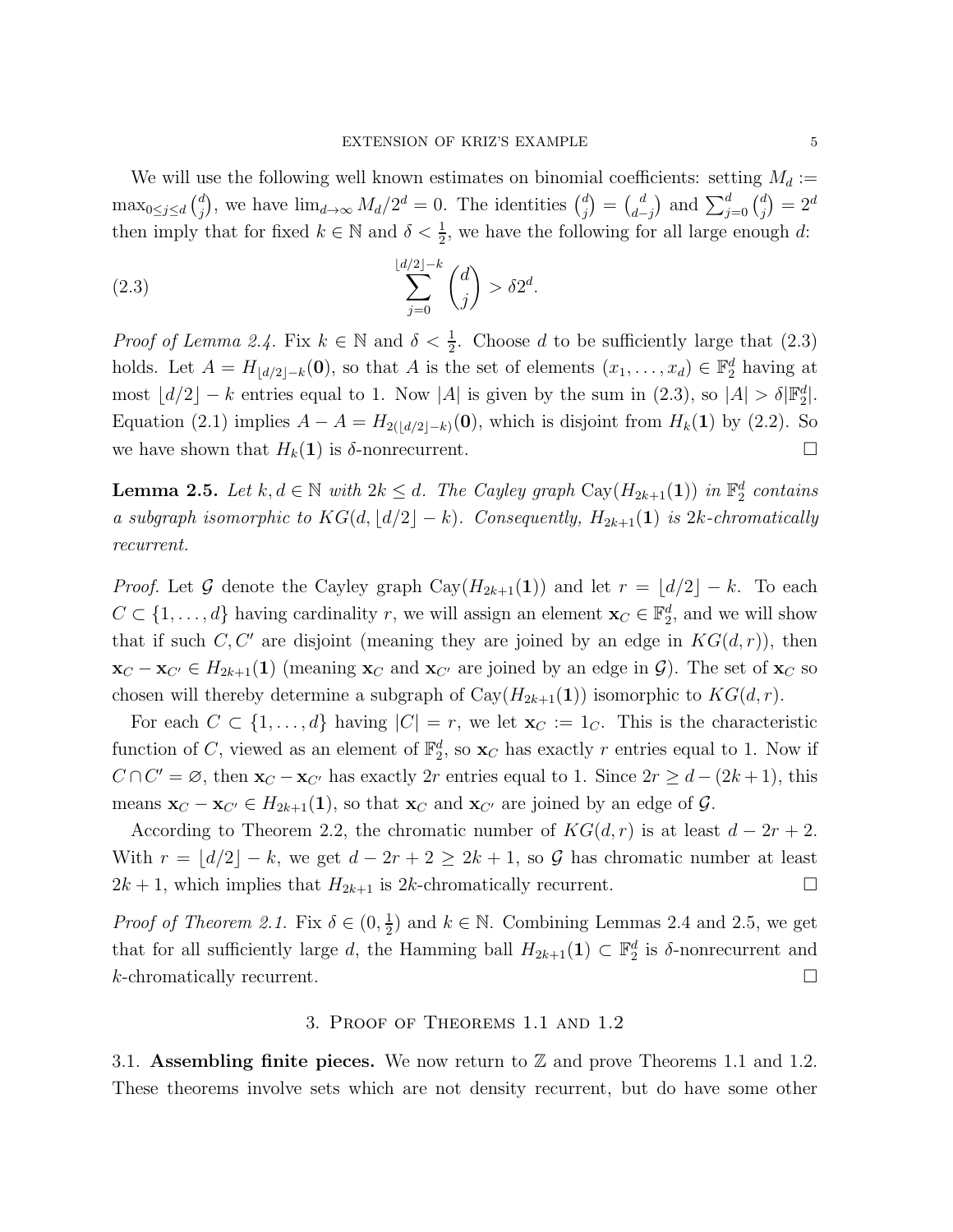recurrence property. Lemma [3.6](#page-6-0) provides a general procedure for building such sets from finite pieces. To make this idea precise, we need the following definitions.

Let  $S \subset \mathbb{Z}$ . We say that S is

- δ-density recurrent if  $(A A) \cap S \neq \emptyset$  for all  $A \subset \mathbb{Z}$  having  $\bar{d}(A) > \delta$ .
- δ-nonrecurrent if there exists  $A \subset \mathbb{Z}$  having  $\bar{d}(A) > \delta$  such that  $(A A) \cap S = \emptyset$ . In other words,  $S$  is not  $\delta$ -density recurrent.
- k-chromatically recurrent if for every partition of Z into k sets  $A_1, A_2, \ldots, A_k$ , the intersection  $(A_i - A_j) \cap S$  is nonempty for some  $j \leq k$ .

Equivalently, S is k-chromatically recurrent if for every function  $f : \mathbb{Z} \rightarrow$  $\{1, \ldots, k\}$ , there exist  $a, b \in \mathbb{Z}$  such that  $f(a) = f(b)$  and  $b - a \in S$ .

**Remark 3.1.** Note that  $(A-A)\cap S = \emptyset$  if and only if  $A\cap(A+S) = \emptyset$ . This equivalence will be used from time to time without comment. Likewise we will use the following trivial observations, true for all  $A, B \subset \mathbb{Z}$  and  $t \in \mathbb{Z}$ .

- $(A t) (A t) = A A$ .
- $(A \cap B) t = (A t) \cap (B t).$

If  $m \in \mathbb{N}$ , we write  $[m]$  for the interval  $\{0, 1, \ldots, m-1\}$  in  $\mathbb{Z}$ .

**Definition 3.2.** If  $B \subset \mathbb{Z}$  is finite,  $m \in \mathbb{N}$ , and  $B \subset [m]$ , we say that  $(B, m)$  witnesses the δ-nonrecurrence of S if  $|B| > \delta m$  and  $B \cap (B+S) = \emptyset$ ,  $B+S \subset [m]$ , and  $B+S+S \subset [m]$ .

The condition  $B + S + S \subset [m]$  may seem unmotivated, but it will be used in the proof of Lemma [3.6.](#page-6-0)

<span id="page-5-0"></span>**Lemma 3.3.** If  $A \subset \mathbb{Z}$  and  $m \in \mathbb{N}$ , then there is a  $t \in \mathbb{Z}$  such that  $|A \cap (m|+t)| \ge d(A)m$ .

*Proof.* Let  $m \in \mathbb{N}$  and let

$$
\delta := \sup_{t \in \mathbb{Z}} \frac{|A \cap ([m] + t)|}{m},
$$

so that  $|A\cap([m]+t)| \leq \delta m$  for every  $t \in \mathbb{Z}$ . Write  $[N]$  as a union of  $|N/m|$  disjoint intervals  $I_1, \ldots, I_{|N/m|}$  of length m, together with another (possibly empty) interval  $I_{|N/m|+1}$  of length at most m. Then  $|A \cap I_j| \leq \delta m$  for every j, so

$$
|A \cap [N]| \le \sum_{j=1}^{\lfloor N/m \rfloor + 1} |A \cap I_j| \le \lfloor N/m \rfloor \delta m + m \le \delta N + m.
$$

Then  $\limsup_{N\to\infty}$   $\frac{|A\cap [N]|}{N} \leq \delta$ , meaning  $\bar{d}(A) \leq \delta$ . Since there are only finitely many possible values of  $\frac{|A \cap (m]+t)}{m}$ , the supremum is attained.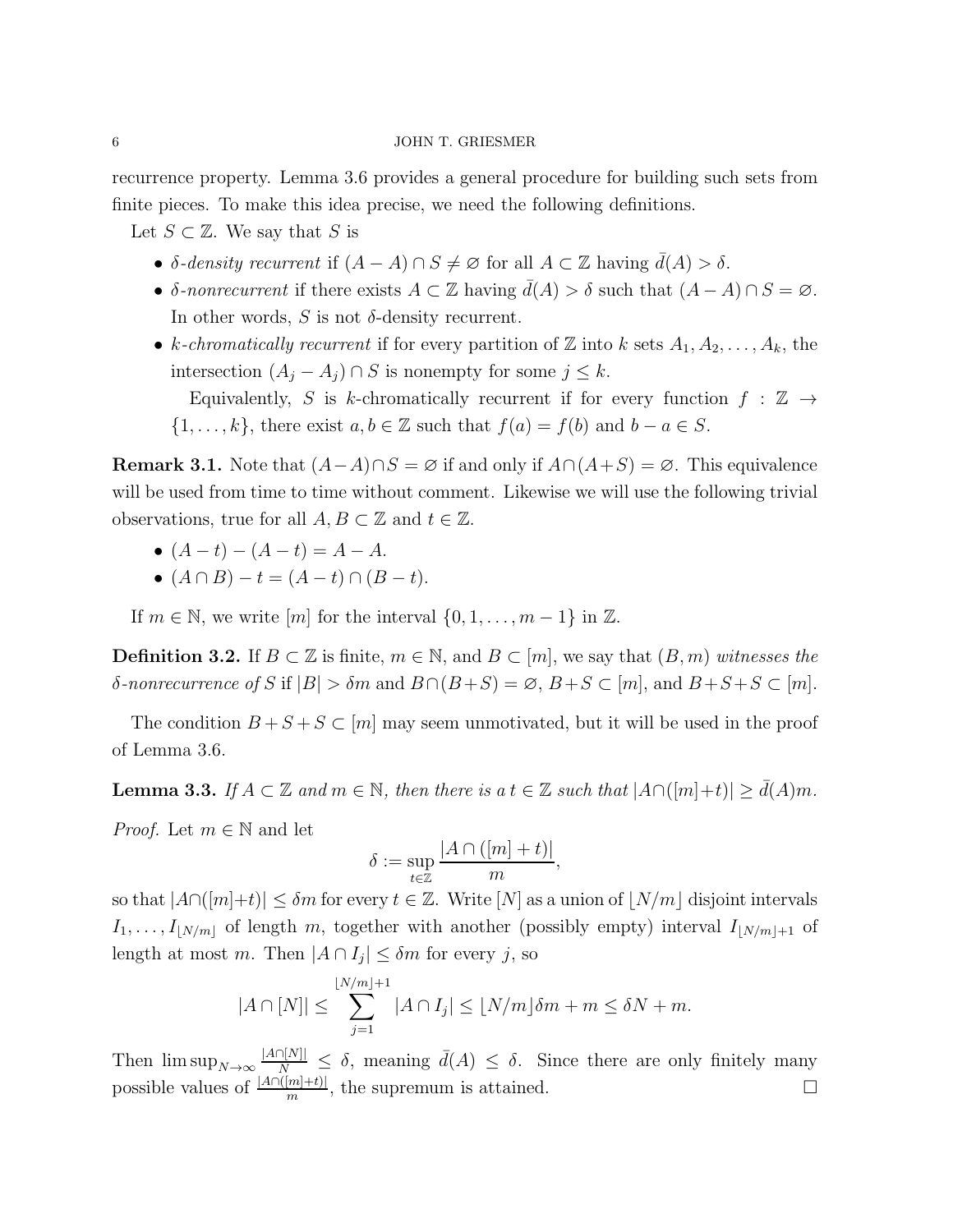<span id="page-6-1"></span>**Lemma 3.4.** If  $S \subset \mathbb{Z}$  is finite and  $\delta$ -nonrecurrent, then for all sufficiently large m, there is a set  $B \subset [m]$  such that  $(B, m)$  witnesses the  $\delta$ -nonrecurrence of S.

*Proof.* Assuming  $\delta > 0$  and that S is finite and  $\delta$ -nonrecurrent, there is set  $A \subset \mathbb{Z}$  such that  $\bar{d}(A) > \delta$  and  $(A - A) \cap S = \emptyset$ . Fix such an A. Let  $k = \max\{|n| : n \in S\}$ , and choose  $m_0$  sufficiently large that  $\bar{d}(A)m - 2k > \delta m$  whenever  $m > m_0$ .

Let  $m > m_0$ . We will find an interval of length m and a set  $B \subset [m]$  such that  $(B, m)$ witnesses the δ-nonrecurrence of S. By Lemma [3.3,](#page-5-0) choose  $t \in \mathbb{Z}$  so that  $|A \cap (m + t)| \ge$  $\overline{d}(A)m$ . Then  $|(A-t)\cap[m]|\geq \overline{d}(A)m$ . Let  $B=(A-t)\cap[m-2k]$ , so that  $|B|\geq \overline{d}(A)m-2k$ . Then  $|B| > \delta m$ , by our choice of  $m_0$ . Since B is contained in a translate of A, we have  $B - B \subset A - A$ , meaning  $B - B$  is disjoint from S.

The next lemma will be used in conjunction with Lemma [3.6](#page-6-0) below. If  $S \subset \mathbb{Z}$  and  $m \in \mathbb{N}$ , we write  $mS$  for  $\{mn : n \in S\}$ .

# <span id="page-6-2"></span>**Lemma 3.5.** Let  $k, m \in \mathbb{N}$ . If  $S \subset \mathbb{Z}$  is k-chromatically recurrent then so is mS.

*Proof.* Suppose  $m \in \mathbb{N}$ , S is k-chromatically recurrent, and let  $f : \mathbb{Z} \to \{1, ..., k\}$ . Form a new coloring  $\tilde{f} : \mathbb{Z} \to \{1, ..., k\}$  by  $\tilde{f}(n) = f(mn)$ . Since S is k-chromatically recurrent, there exists  $a, b \in \mathbb{Z}$  such that  $b - a \in S$  and  $\tilde{f}(a) = \tilde{f}(b)$ . This means  $f(ma) = f(mb)$ , and  $mb - ma \in mS$ . Since f was an arbitrary function into  $\{1, \ldots, k\}$ , this shows that  $mS$  is k-chromatically recurrent.

Here is the first key lemma for our constructions, a variant of Lemma 3.2 in [\[13\]](#page-17-4). We continue to use  $[m]$  to denote  $\{0, \ldots, m-1\}.$ 

<span id="page-6-0"></span>Lemma 3.6. Let  $\delta, \eta \in (0, \frac{1}{2})$  $\frac{1}{2}$ , and let  $E, F \subset \mathbb{N}$  be finite sets which are  $\delta$ -nonrecurrent and  $\eta$ -nonrecurrent, respectively. Then for all sufficiently large m,  $E \cup mF$  is  $2\delta\eta$ nonrecurrent.

Furthermore, if  $(A, m)$  witnesses the  $\delta$ -nonrecurrence of E, then for all sufficiently large  $l \in \mathbb{N}$ , there exists  $C \subset [lm]$  with  $A \subset C$  such that  $(C, lm)$  witnesses the  $2\delta\eta$ -nonrecurrence of  $E \cup mF$ .

In practice we will apply Lemma [3.6](#page-6-0) with  $\eta$  close to  $\frac{1}{2}$ , so that the quantity  $2\delta\eta$  in the conclusion will be close to  $\delta$  in the hypothesis.

*Proof.* Let E, F, A, and m be as in the hypothesis of the lemma. Since  $(A, m)$  witnesses the  $\delta$ -nonrecurrence of E, we have  $A \subset [m]$  and  $|A| > \delta m$ . Write  $|A|$  as  $\delta' m$ , so that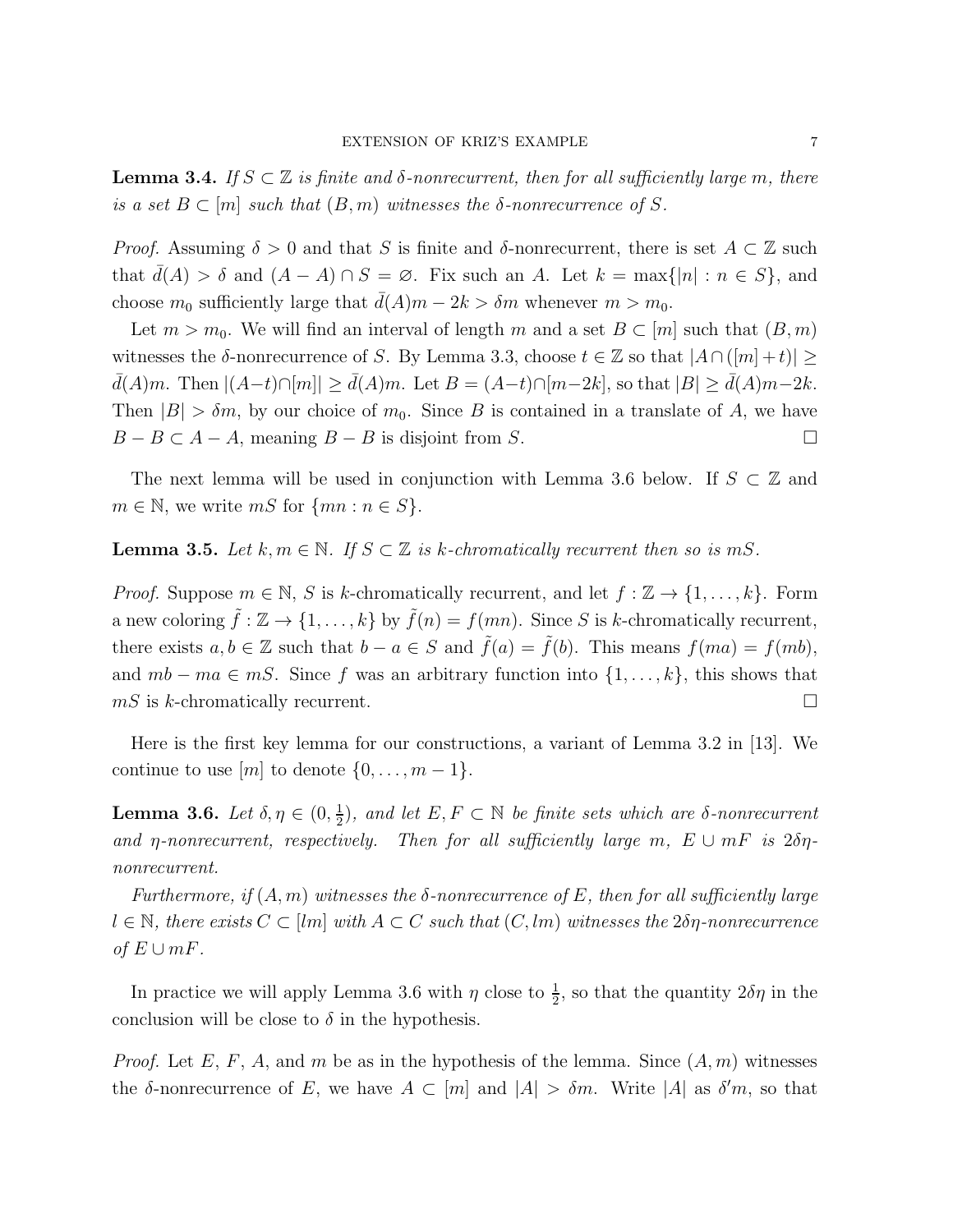$\delta' > \delta$ . Let  $k = \max(E \cup mF)$ , and choose  $l_0$  so that for all  $l > l_0$ , we have

(3.1) 
$$
2\delta'\eta l m - 2k > 2\delta\eta l m.
$$

Let  $l \in \mathbb{N}$  be greater than  $l_0$  and large enough (by Lemma [3.4\)](#page-6-1) that there is a set  $B \subset [l]$ such that  $(B, l)$  witnesses the *η*-nonrecurrence of F; fix such a B. We will form C as a union of translates of A. Each such translate  $A + t$  will lie in one of the mutually disjoint intervals

<span id="page-7-0"></span>
$$
I_0 = [0, m-1], I_1 = [m, 2m-1], \dots, I_{l-1} = [(l-1)m, lm-1],
$$

and will be arranged so that if  $A+t\subset I_j$ , then  $A+t+E\subset I_j$ . First fix arbitrary elements  $e \in E$  and  $f \in F$ . Let

$$
C_1 := \bigcup_{b \in B} A + mb, \qquad C_2 := \bigcup_{b \in B} A + e + m(b + f), \qquad C := (C_1 \cup C_2) \cap [lm - 2k].
$$

We will prove that

<span id="page-7-1"></span>
$$
(3.2) \t |C| > 2\delta\eta lm,
$$

<span id="page-7-2"></span>(3.3) 
$$
C + (E \cup mF) + (E \cup mF) \subset [lm],
$$

<span id="page-7-3"></span>(3.4) 
$$
C \cap (C + (E \cup mF)) = \varnothing.
$$

To compute |C|, note that each of the constituent sets  $A + mb$  forming  $C_1$  are mutually disjoint, since  $A + mb \subset I_b$ , and the intervals  $I_j$  are mutually disjoint. Likewise, the sets  $A + e + m(b + f)$  forming  $C_2$  are mutually disjoint: we have  $A + E \subset I_0$ , which implies  $A + e + m(b + f) \subset I_0 + m(b + f) = I_{b + f}$ . Thus  $|C_1| = |C_2| = |A||B|$ . Furthermore,  $I_b \cap I_{b'+f} = \emptyset$  whenever  $b, b' \in B$ , since  $b \neq b' + f$  for such  $b, b'$  (i.e. we assumed  $B \cap (B + F) = \emptyset$ . We therefore have  $(A + mb) \cap (A + e + m(b' + f)) = \emptyset$  for all  $b, b' \in B$ . Thus  $C_1$  and  $C_2$  are disjoint, and we get that

$$
|C| \ge 2|A||B| - 2k > 2\delta'\eta l m - 2k > 2\delta\eta l m, \qquad \text{by (3.1)}
$$

which proves [\(3.2\)](#page-7-1). The containment [\(3.3\)](#page-7-2) follows from the containment  $C \subset [lm - 2k]$ and our choice of k.

We now prove [\(3.4\)](#page-7-3), by showing  $C \cap (C + E) = \emptyset$  and  $C \cap (C + mF) = \emptyset$ . To prove that  $C \cap (C + E) = \emptyset$ , we first show that

<span id="page-7-4"></span>(3.5) 
$$
C \cap (C+E) = \bigcup_{j=0}^{l-1} (C \cap I_j) \cap ((C \cap I_j) + E).
$$

To see this, note that for each j, the intersection  $C \cap I_j$  is one of  $A + mj$ ,  $A + e + mj$ , or  $\emptyset$ . In each case, we have  $(C \cap I_j) + E \subset I_j$ , by our assumption that  $A + E \subset [m]$  and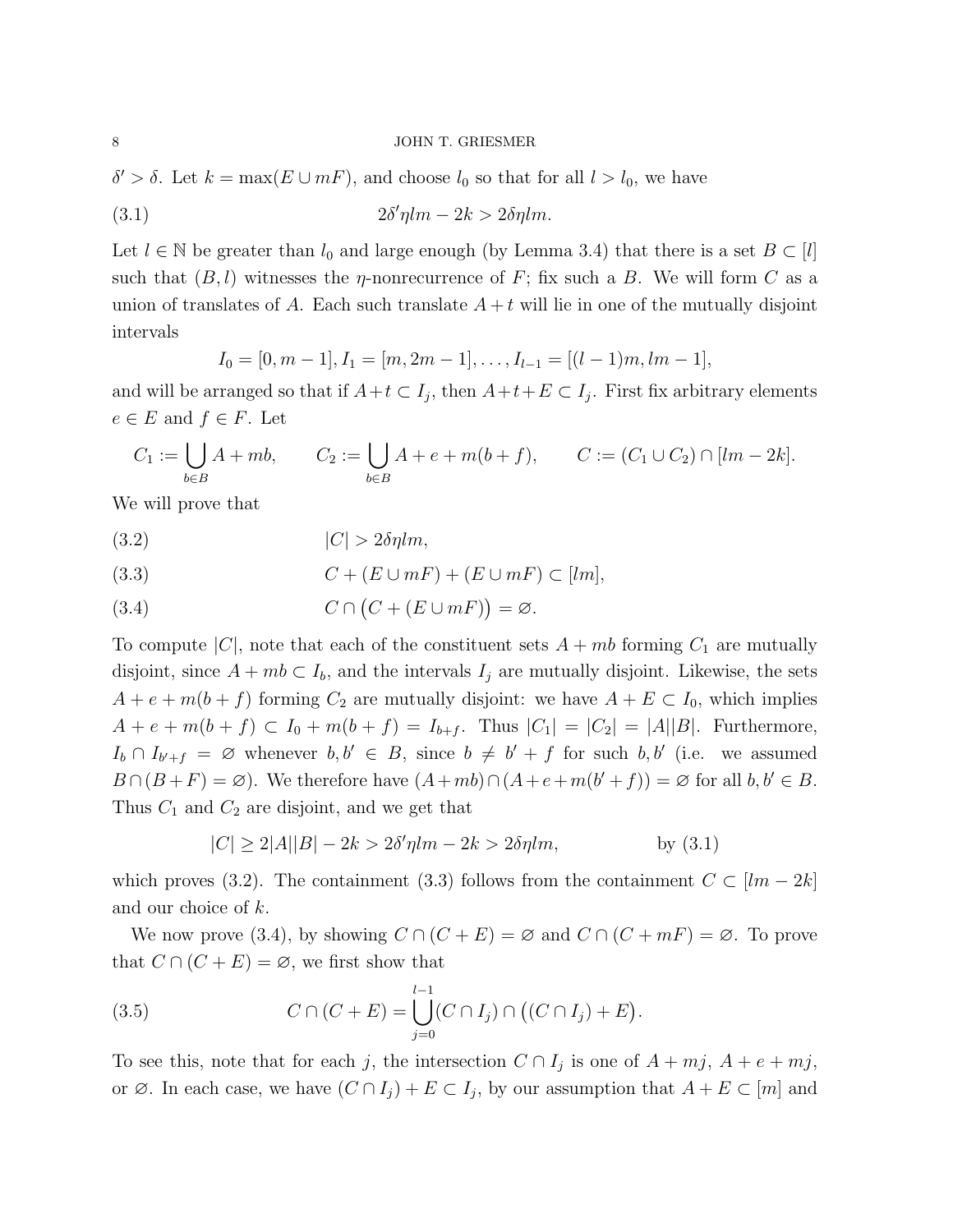$A + E + E \subset [m]$ . Since  $A \cap (A + E) = \emptyset$ , we also have  $(C \cap I_j) \cap ((C \cap I_j) + E) = \emptyset$  in each case, so [\(3.5\)](#page-7-4) implies  $C \cap (C + E) = \emptyset$ .

To prove  $C \cap (C + mF) = \emptyset$ , we will prove  $C_i \cap (C_j + mF) = \emptyset$  for each  $i, j \in \{1, 2\}$ .

To prove that  $C_1 \cap (C_1 + mF) = \emptyset$ , first note that  $C_1$  is contained in the union  $\bigcup_{b \in B} I_b$ , while  $C_1 + mF$  is contained in  $\bigcup_{j \in B+F} I_j$ . The disjointness of B from  $B + F$  and the mutual disjointness of the intervals  $I_j$  then implies  $C_1 \cap (C_1 + mF) = \emptyset$ . To see that  $C_2 \cap (C_2 + mF) = \emptyset$ , it now suffices to observe that  $C_2$  is a translate of  $C_1$ .

<span id="page-8-1"></span>Now we show that  $C_1 \cap (C_2 + mF) = \emptyset$ , by showing that for each  $b, b' \in B$ ,

(3.6) 
$$
(A + mb) \cap (A + e + m(b' + f) + mF) = \varnothing.
$$

To see this, note that for each  $t \in F$ ,  $A + bm \subset I_b$  and  $A + m(b' + f) + mt \subset I_{b'+f+t}$ , and these intervals do not overlap unless they are equal, meaning  $b = b' + f + t$ . In this case the intersection in [\(3.6\)](#page-8-1) simplifies to  $(A+mb)\cap (A+e+mb)$ , which is a translate of  $A\cap (A+e)$ , and therefore empty, as  $e \in E$ . A similar argument shows that  $C_2 \cap (C_1 + mF) = \emptyset$ .

Since C is a union of translates of A, we may replace C with one of its translates  $C - t$  $(t > 0)$ , to get  $A \subset C$  and maintain the inclusions in [\(3.3\)](#page-7-2). Together with [\(3.2\)](#page-7-1) and [\(3.4\)](#page-7-3), this shows that  $(C, lm)$  witnesses the  $2\delta\eta$ -nonrecurrence of  $E \cup mF$ .

3.2. Proof of Theorem [1.1.](#page-1-0) Here is our second key ingredient, which we prove in §[4.](#page-9-1)

<span id="page-8-0"></span>**Lemma 3.7.** For all  $k \in \mathbb{N}$  and all  $\delta \in (0, \frac{1}{2})$  $\frac{1}{2}$ , there is a finite set  $S \subset \mathbb{Z}$  such that S is  $k$ -chromatically recurrent and  $\delta$ -nonrecurrent.

We now prove Theorem [1.1](#page-1-0) by combining this lemma with Lemma [3.6.](#page-6-0) The proof will use no additional information about the sets provided by Lemma [3.7.](#page-8-0)

*Proof of Theorem [1.1.](#page-1-0)* Let  $\delta \in (0, \frac{1}{2})$  $\frac{1}{2}$ ). We will find a chromatically recurrent set S and a set  $C \subset \mathbb{Z}$  with  $d(C) \geq \delta$  such that  $(C - C) \cap S = \emptyset$ , meaning S is not density recurrent. To build S and C, we will use Lemmas [3.6](#page-6-0) and [3.7](#page-8-0) to find increasing sequences of sets  $S_1 \subset S_2 \subset \ldots, C_1 \subset C_2 \subset \ldots$ , and intervals  $[m_1], [m_2], \ldots$ , with  $m_k \to \infty$ , so that the following conditions hold for all  $k \in \mathbb{N}$ :

- (i)  $S_k$  is k-chromatically recurrent,
- (ii)  $C_k \subset [m_k]$ ,  $C_k + S_k \subset [m_k]$ , and  $|C_k| > \delta m_k$ ,
- (iii)  $(C_k C_k) \cap S_k = \emptyset$ .

Having constructed these, we let  $C := \bigcup_{k=1}^{\infty} C_k$  and  $S := \bigcup_{k=1}^{\infty} S_k$ . Then  $(C - C) \cap S = \emptyset$ ; otherwise for some  $k \in \mathbb{N}$  we would have  $c - c' = s$  for some  $c, c' \in C_k$  and  $s \in S_k$ . Item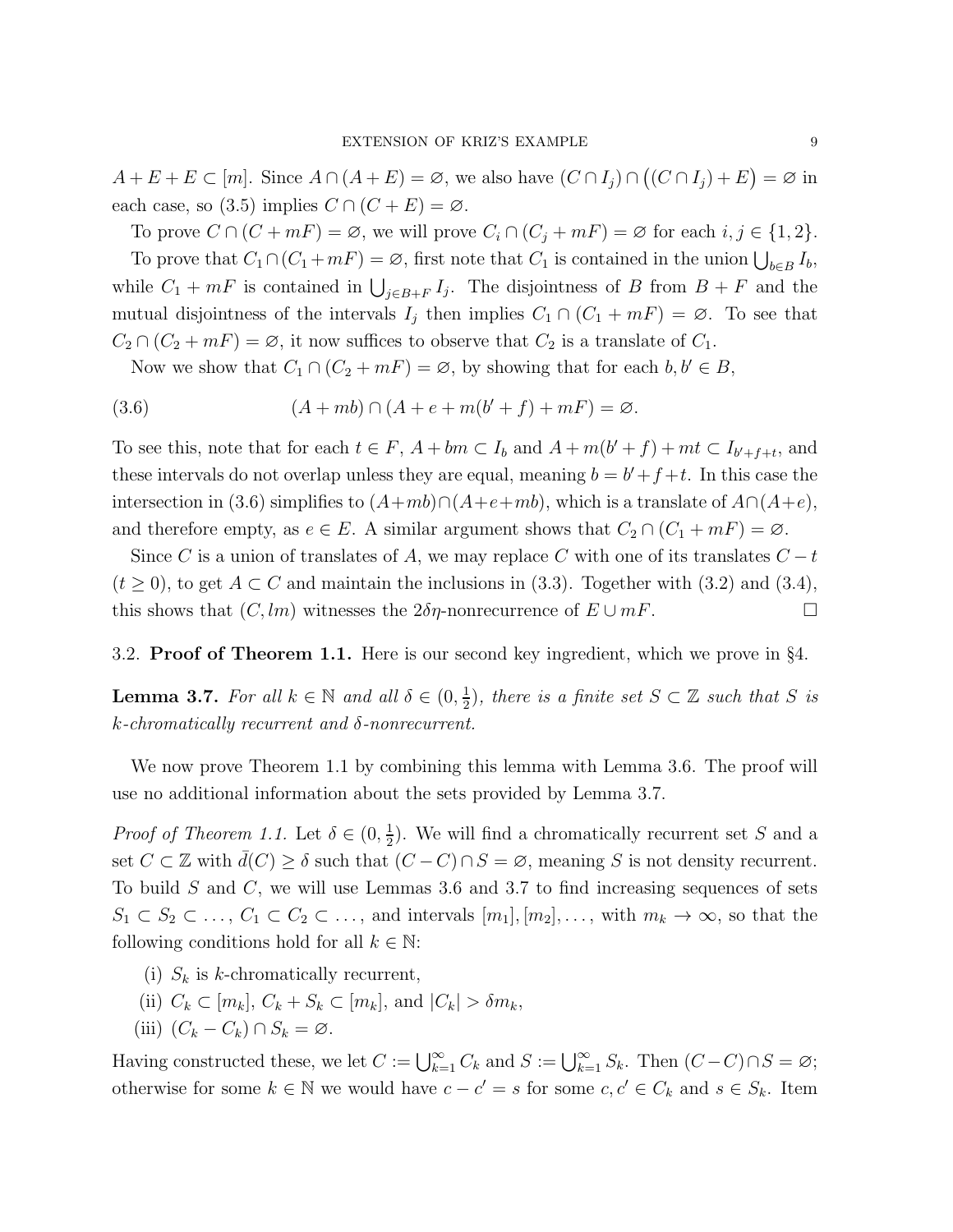(ii) implies  $\bar{d}(C) \geq \delta$ , as  $\frac{|C_k \cap [m_k]|}{m_k}$  $\frac{\prod_{i=1}^{n} S_i}{m_k} > \delta$  for every k. Item (i) implies S is chromatically recurrent, being k-chromatically recurrent for every  $k \in \mathbb{N}$ .

To find  $S_k$  and  $C_k$ , we first choose  $S_1 = \{1\}$ ,  $m_1 = 2$ , and  $C_1 = \{0\}$ , so that (i)-(iii) are trivially satisfied with  $k = 1$ .

To perform the inductive step, we assume the sets  $S_k$  and  $C_k$  have been constructed to satisfy (i)-(iii), and write  $|C_k|$  as  $\delta_k m_k$ . Since  $C_k$  satisfies (ii), we have  $\delta_k > \delta$ , and we choose  $\eta < \frac{1}{2}$  so that  $2\delta_k \eta > \delta$ . Lemma [3.7](#page-8-0) provides a finite set S' which is  $(k+1)$ chromatically recurrent and  $\eta$ -nonrecurrent. Apply Lemma [3.6](#page-6-0) to find  $l \geq 2$  and  $C_{k+1} \subset$  $[lm_k]$  such that  $(C_{k+1}, lm_k)$  witnesses the  $2\delta_k \eta$ -nonrecurrence of  $S_k \cup m_k S'$ . Finally, Lemma [3.5](#page-6-2) implies  $m_kS$  is  $(k + 1)$ -chromatically recurrent. Setting  $m_{k+1} = lm_k$  and  $S_{k+1}$  $S_k \cup m_k S$ , we get that (i)-(iii) are satisfied with  $k+1$  in place of k.

3.3. Proof of Theorem [1.2.](#page-1-1) The following modification of Lemma [3.7](#page-8-0) is proved in §[4.](#page-9-1)

<span id="page-9-0"></span>**Lemma 3.8.** Let  $k, m \in \mathbb{N}$  and  $\delta < \frac{1}{2}$ . If  $E \subset \mathbb{Z}$  is infinite, then there is a finite δ-nonrecurrent set  $S \subset \mathbb{N}$  such that  $mS \subset E - E$  and  $mS$  is k-chromatically recurrent.

Theorem [1.2](#page-1-1) may be proved by following the proof of Theorem [1.1](#page-1-0) verbatim, with two modifications:

- Let  $S_1 = \{t\}$  where  $t \in E E$  satisfies  $t > (\frac{1}{2} \delta)^{-1}$ , let  $C_1 = [t 1]$ , and let  $m_1 = 2t$ . Then  $|C_1|/m_1 = (t-1)/(2t) = \frac{1}{2} - \frac{1}{2t} > \delta$ , and it is easy to check that (i)-(iii) are satisfied with  $k = 1$ .
- <span id="page-9-1"></span>• Cite Lemma [3.8](#page-9-0) in place of Lemma [3.7.](#page-8-0)

# 4. CHROMATIC RECURRENCE AND  $\delta$ -NONRECURRENCE IN  $\mathbb{T}^d$

The remainder of this article contains the proofs of Lemmas [3.7](#page-8-0) and [3.8.](#page-9-0) Very roughly, the proofs proceed by copying the Hamming balls  $H_k(1)$  from  $\mathbb{F}_2^d$  into  $\mathbb{Z}$ , passing through  $\mathbb{T}^d$  as an intermediate step. To be more precise, we fix some notation.

Let  $\mathbb R$  denote the real numbers with the usual topology and let  $\mathbb T$  denote  $\mathbb R/\mathbb Z$  with the quotient topology. For  $x \in \mathbb{T}$ , let  $\tilde{x}$  be the unique element of [0, 1) such that  $\tilde{x} + \mathbb{Z} = x$ , and write  $||x||$  for  $\min_{n\in\mathbb{Z}} |\tilde{x} - n|$ .

When defining subsets of  $\mathbb{T}$ , we identify subintervals of  $[0, 1) \subset \mathbb{R}$  with their images in T under the quotient map.

Let  $G_d := \{0, 1/2\}^d \subset \mathbb{T}^d$ , so that  $G_d$  is a subgroup isomorphic to  $\mathbb{F}_2^d$ . With the natural identification,  $\mathbf{1} \in \mathbb{F}_2^d$  is identified with  $\frac{1}{2} := (1/2, 1/2, \ldots, 1/2) \in \mathbb{T}^d$ . We will use the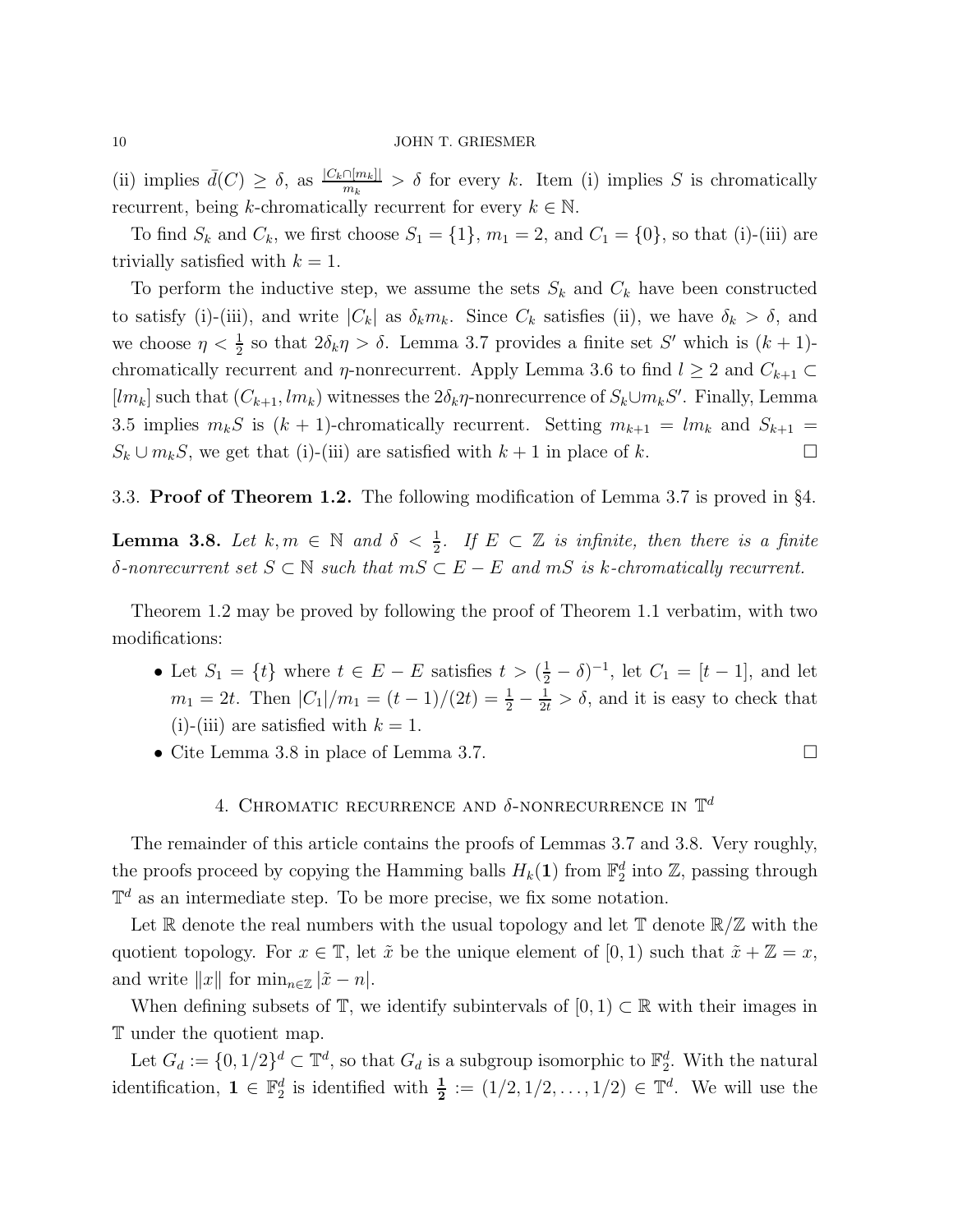notation  $H_k(\mathbf{t})$  for Hamming balls around elements of  $G_d$ , so  $H_k(\frac{1}{2})$  $(\frac{1}{2})$  is, by definition, the set of  $(x_1, \ldots, x_d) \in G_d$  where at most k entries  $x_i$  are not equal to 1/2.

<span id="page-10-2"></span>Let  $V_{\varepsilon}$  denote the open box  $\{ \mathbf{x} \in \mathbb{T}^d : \max ||x_j|| < \varepsilon \}$ . For  $\boldsymbol{\alpha} \in \mathbb{T}^d$ , define

(4.1) 
$$
\tilde{H}(\alpha;k,\varepsilon):=\{n\in\mathbb{Z}:n\alpha\in H_k(\frac{1}{2})+V_{\varepsilon}\}.
$$

We call  $\tilde{H}(\boldsymbol{\alpha}; k, \varepsilon)$  the  $\varepsilon$ -copy of  $H_k(1)$  determined by  $\boldsymbol{\alpha}$ .

The next lemma records the key properties of the  $\tilde{H}(\boldsymbol{\alpha};k,\varepsilon)$ . When  $\boldsymbol{\alpha} \in \mathbb{T}^d$  and  $E \subset \mathbb{Z}$ , we write  $E\boldsymbol{\alpha}$  for  $\{n\alpha : n \in E\}$ .

- **Lemma 4.1.** (i) Let  $\delta < \frac{1}{2}$  and  $k \in \mathbb{N}$ . For all sufficiently large  $d \in \mathbb{N}$  there is an  $\varepsilon > 0$  such that  $\tilde{H}(\boldsymbol{\alpha}; k, \varepsilon)$  is  $\delta$ -nonrecurrent whenever  $\boldsymbol{\alpha} \in \mathbb{T}^d$ .
	- (ii) If  $\mathbb{Z}\alpha$  is dense in  $\mathbb{T}^d$  and  $\varepsilon > 0$ , then there is a finite subset of  $\tilde{H}(\alpha; 2k+1, \varepsilon)$ which is 2k-chromatically recurrent.
	- (iii) If  $E \subset \mathbb{Z}$  is such that  $E \alpha$  is dense in  $\mathbb{T}^d$  and  $\varepsilon > 0$ , then there is a finite subset of  $\tilde{H}(\boldsymbol{\alpha}; 2k+1, \varepsilon) \cap (E - E)$  which is 2k-chromatically recurrent.

Parts (ii) and (iii) will be proved in §[5.](#page-11-0) The remainder of this section is dedicated to the proof of Part (i).

Given  $\varepsilon > 0$ , let  $I_{\varepsilon} = [\varepsilon, \frac{1}{2} - \varepsilon] \subset \mathbb{T}$ , and let  $I_{\varepsilon}^d \subset \mathbb{T}^d$  be its d-fold cartesian power. Observe that

<span id="page-10-0"></span>(4.2) 
$$
\{ \mathbf{h} + I_{\varepsilon}^d : \mathbf{h} \in G_d \} \text{ is mutually disjoint.}
$$

Write  $\mu$  for Haar probability measure on  $\mathbb{T}^d$ . Given  $A \subset G_d$ , let  $A_{\varepsilon}^{\square} := A + I_{\varepsilon}^d$ , so that [\(4.2\)](#page-10-0) implies

(4.3) 
$$
\mu(A_{\varepsilon}^{\square}) = |A| \left(\frac{1}{2} - 2\varepsilon\right)^d.
$$

<span id="page-10-1"></span>**Lemma 4.2.** If  $\mathbf{t} \in G_d$  and  $A \subset G_d$ , then  $A_{\varepsilon}^{\square} \cap (A_{\varepsilon}^{\square} + \mathbf{t}) = (A \cap (A + \mathbf{t}))_{\varepsilon}^{\square}$ .

*Proof.* We prove only that  $A^{\square} \cap (A_{\varepsilon}^{\square} + \mathbf{t}) \subseteq (A \cap (A + \mathbf{t}))_{\varepsilon}^{\square}$ , as the reverse containment is easy to check.

Assuming  $\mathbf{x} \in A_{\varepsilon}^{\square}$ , there is an  $\mathbf{a} \in A$  such that  $\mathbf{x} \in \mathbf{a} + I_{\varepsilon}^d$ , while assuming  $\mathbf{x} \in A_{\varepsilon}^{\square} + \mathbf{t}$ we find  $\mathbf{a}' \in A$  such that  $\mathbf{x} \in \mathbf{a}' + \mathbf{t} + I_{\varepsilon}^d$ . Thus  $\mathbf{x} \in (\mathbf{a} + I_{\varepsilon}^d) \cap (\mathbf{a}' + \mathbf{t} + I_{\varepsilon}^d)$ , and the mutual disjointness of the  $\mathbf{h} + I_{\varepsilon}^d$  mentioned in [\(4.2\)](#page-10-0) then implies  $\mathbf{a} = \mathbf{a}' + \mathbf{t}$ . It follows that  $\mathbf{x} \in (A \cap (A + \mathbf{t}))_{\varepsilon}^{\square}$ , as desired.

The important consequence of Lemma [4.2](#page-10-1) is that if  $A, R \subset G_d$  with  $A \cap (A + R) = \emptyset$ , then  $A_{\varepsilon}^{\square} \cap (A_{\varepsilon}^{\square} + R) = \varnothing$ .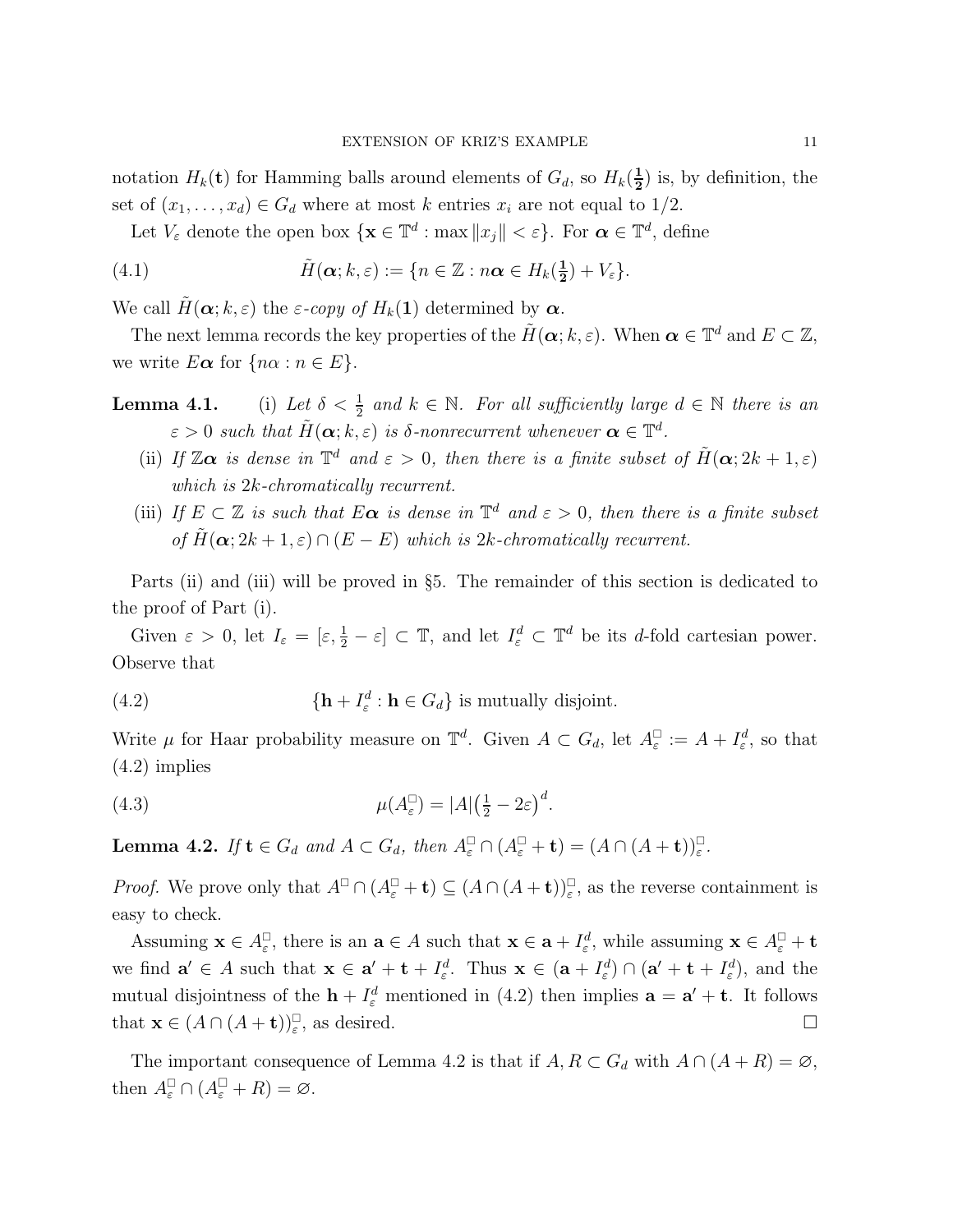A box in  $\mathbb{T}^d$  is a product  $J_1 \times J_2 \times \cdots \times J_d$  of intervals  $J_i \subset \mathbb{T}$ . Note that the sets  $A_{\varepsilon}^{\square}$ defined above are finite unions of boxes.

The following standard fact about uniform distribution is proved in §[7.](#page-13-1)

<span id="page-11-1"></span>**Lemma 4.3.** Let  $\boldsymbol{\alpha} \in \mathbb{T}^d$  be such that  $\mathbb{Z}\boldsymbol{\alpha}$  is dense in  $\mathbb{T}^d$ . If  $A \subset \mathbb{T}^d$  is a finite union of boxes and  $C := \{n \in \mathbb{Z} : n\alpha \in A\}$  then  $d(C) = \mu(A)$ , where  $\mu$  is Haar probability measure on  $\mathbb{T}^d$ .

<span id="page-11-2"></span>**Lemma 4.4.** Let  $B, U \subset \mathbb{T}^d$  and assume  $\mathbb{Z}\alpha$  is dense in  $\mathbb{T}^d$ . If  $B$  is a finite union of boxes with  $\mu(B) > \delta$  and  $B \cap (B + U) = \emptyset$ , then  $S := \{n : n \alpha \in U\}$  is  $\delta$ -nonrecurrent.

*Proof.* Let  $C := \{n : n\alpha \in B\}$ . By Lemma [4.3,](#page-11-1)  $d(C) = \mu(B) > \delta$ . To see that  $C \cap (C + S) = \emptyset$ , note that if  $n \in C \cap (C + S)$ , we have  $n\alpha \in B$  and  $n\alpha \in B + U$ , meaning  $n\alpha \in B \cap (B+U)$ , which violates our hypothesis.

<span id="page-11-3"></span>**Lemma 4.5.** If  $R \subset G_d$  is  $\delta$ -nonrecurrent and  $\boldsymbol{\alpha} \in \mathbb{T}^d$ , then for sufficiently small  $\varepsilon$ ,  $S := \{n \in \mathbb{Z} : n\boldsymbol{\alpha} \in R + V_{\varepsilon}\}\$ is δ-nonrecurrent.

*Proof.* Let  $A \subset G_d$  be such that  $A \cap (A + R) = \emptyset$  and  $|A| > \delta 2^d$ . Choose  $\varepsilon > 0$  small enough that  $|A|(\frac{1}{2} - 2\varepsilon)^d > \delta$ . Let  $B := A_{\varepsilon}^{\square}$  $\Box_{\varepsilon}$ , so that  $\mu(B) = |A| \left(\frac{1}{2} - 2\varepsilon\right)^d > \delta$ . Now  $B \cap (B + R) = \emptyset$ , by Lemma [4.2.](#page-10-1) Since B is compact, we also have  $B \cap (B + R + V_{\varepsilon}) = 0$ , provided  $\varepsilon$  is sufficiently small. Lemma [4.4](#page-11-2) then implies S is  $\delta$ -nonrecurrent.

*Proof of Lemma 4.1 Part (i).* Let  $\delta < \frac{1}{2}$  and  $k \in \mathbb{N}$ . By Lemma [2.4,](#page-3-2) choose  $d \in \mathbb{N}$  so that  $H_k(1)$  is a  $\delta$ -nonrecurrent subset of  $\mathbb{F}_2^d$ . Then  $H_k(\frac{1}{2})$  $(\frac{1}{2})$  is a  $\delta$ -nonrecurrent subset of  $G_d$ , and Lemma [4.5](#page-11-3) provides an  $\varepsilon > 0$  so that  $\{n \in \mathbb{Z} : n\boldsymbol{\alpha} \in H_k(\frac{1}{2})\}$  $(\frac{1}{2}) + V_{\varepsilon}$  is  $\delta$ -nonrecurrent. This δ-nonrecurrent set is, by definition,  $H(\alpha; k, \varepsilon)$ .

#### 5. Lifting chromatic recurrence from topological groups

<span id="page-11-0"></span>Here we show how a homomorphism from  $\mathbb Z$  into a topological abelian group K can be used to copy Cayley graphs from K into  $\mathbb{Z}$ ; we maintain the conventions of §[2.1.](#page-2-1)

For this section we fix a discrete abelian group  $G$ , a topological abelian group  $K$  (not necessarily compact, not necessarily metrizable), and a homomorphism  $\rho: G \to K$  with  $\rho(G)$  dense in K. We also fix  $E \subset G$  with  $\rho(E)$  dense in K. The only case we will use in this article is  $G = \mathbb{Z}, K = \mathbb{T}^d$ , and  $\rho(n) = n\alpha$  for some  $\alpha \in \mathbb{T}^d$ , so readers can specialize to this setting at will.

**Lemma 5.1.** Assume G,  $\rho$ , E, and K are as specified above. If  $U \subset K$  is open, every finite subgraph  $\mathcal G$  of  $\text{Cay}(U)$  has an isomorphic copy in  $\text{Cay}(\rho^{-1}(U) \cap (E - E)).$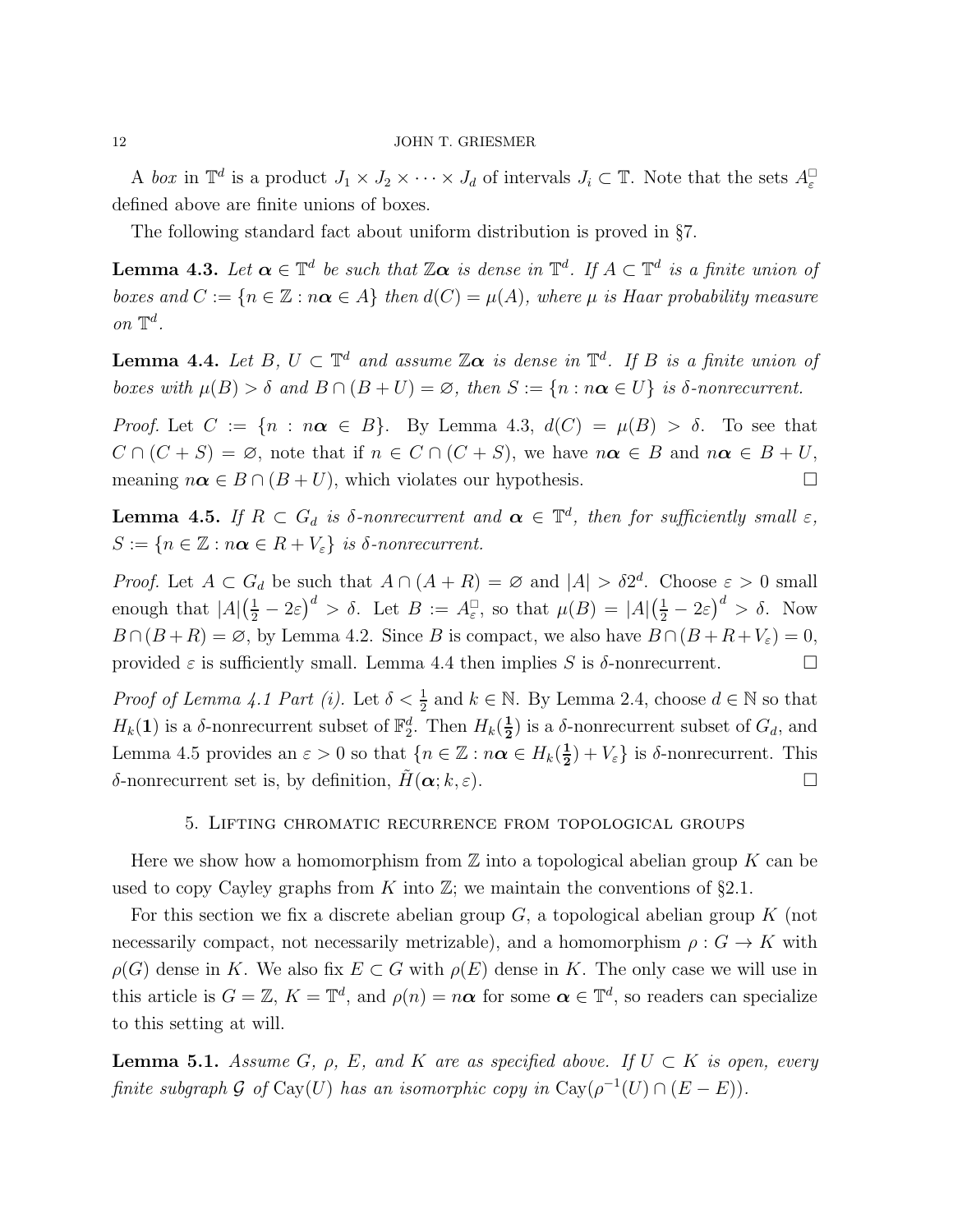*Proof.* To prove the lemma it suffices to prove that if  $V$  is a finite subset of  $K$ , then there exist  $\{g_v : v \in V\} \subset E$  such that for each  $v, v' \in V$ , we have

<span id="page-12-0"></span>(5.1) 
$$
v - v' \in U \implies g_v - g_{v'} \in \rho^{-1}(U).
$$

So let V be a finite subset of K. Let  $S := (V - V) \cap U$ , and let W be a neighborhood of 0 in K so that  $S + W \subset U$ . Choose a neighborhood W' of 0 so that  $W' - W' \subset W$ . For each  $v \in V$ , choose  $g_v \in E$  so that  $\rho(g_v) \in v + W'$ ; this is possible since  $\rho(E)$  is dense in K. We now prove [\(5.1\)](#page-12-0) holds with these  $g_v$ . Assuming  $v - v' \in U$ , we have

$$
\rho(g_v) - \rho(g_{v'}) \in v + W' - (v' + W') = (v - v) + (W' - W') \subset v - v + W \subset U,
$$
  
so  $g_v - g_{v'} \in \rho^{-1}(U)$ . This proves (5.1)

Since chromatic number is invariant under isomorphism of graphs, the following corollary is immediate.

<span id="page-12-1"></span>Corollary 5.2. If  $U \subset K$  and  $Cay(U)$  has a finite subgraph with chromatic number  $\geq k$ , then  $\text{Cay}(\rho^{-1}(U) \cap (E - E))$  has chromatic number  $\geq k$ .

Proof of Lemma 4.1 Parts (ii) and (iii). Part (ii) follows from Part (iii), so we only prove Part *(iii)*.

Let  $2k \leq d \in \mathbb{N}$ , let  $E \subset \mathbb{Z}$ , and let  $\boldsymbol{\alpha} \in \mathbb{T}^d$  with  $E \boldsymbol{\alpha}$  dense in  $\mathbb{T}^d$ . We use Corollary [5.2,](#page-12-1) with the open set  $U = H_{2k+1}(\frac{1}{2})$  $(\frac{1}{2}) + V_{\varepsilon}$  and  $\rho(n) := n\alpha$ . Since  $H_{2k+1}(\frac{1}{2})$  $\frac{1}{2}) \subset U$ , Cay(U) contains the finite subgraph  $Cay(H_{2k+1}(\frac{1}{2}))$  $(\frac{1}{2})$  (with vertex set  $G_d$ ). The latter graph is isomorphic to  $\text{Cay}(H_{2k+1}(1))$ , and by Lemma [2.5,](#page-4-2) it has chromatic number at least 2k + 1. Now Corollary [5.2](#page-12-1) implies  $\text{Cay}(\rho^{-1}(U) \cap (E - E))$  has chromatic number at least  $2k+1$ . Examining the definitions, we see that  $\rho^{-1}(U) = \tilde{H}(\alpha; k, \varepsilon)$ , and we get that  $H(\boldsymbol{\alpha}; k, \varepsilon) \cap (E - E)$  is 2k-chromatically recurrent.

#### 6. Proof of Lemmas [3.7](#page-8-0) and [3.8](#page-9-0)

Lemma [3.7](#page-8-0) is an immediate consequence of Parts (i) and (ii) of Lemma 4.1. For Lemma [3.8,](#page-9-0) we need an elementary result on recurrence properties of dilates. Given  $S \subset \mathbb{Z}$  write S/m for the set  $\{n \in \mathbb{Z} : mn \in S\}$   $( = \{n/m : n \in S\} \cap \mathbb{Z}).$ 

# <span id="page-12-2"></span>**Lemma 6.1.** If  $m \in \mathbb{N}$  and  $S \subset \mathbb{Z}$  is  $\delta$ -nonrecurrent, then  $S/m$  is also  $\delta$ -nonrecurrent.

Proof. Let  $S \subset \mathbb{Z}$  be  $\delta$ -nonrecurrent, and choose  $A \subset \mathbb{Z}$  such that  $(A - A) \cap S = \emptyset$ and  $\bar{d}(A) > \delta$ . The subadditivity of  $\bar{d}$  implies that for some  $t \in \{0, \ldots, m-1\}$ , the set  $A_t := A \cap (t + m\mathbb{Z})$  satisfies  $\bar{d}(A_t) > \delta/m$ . The elements of  $A_t - t$  are all divisible by m,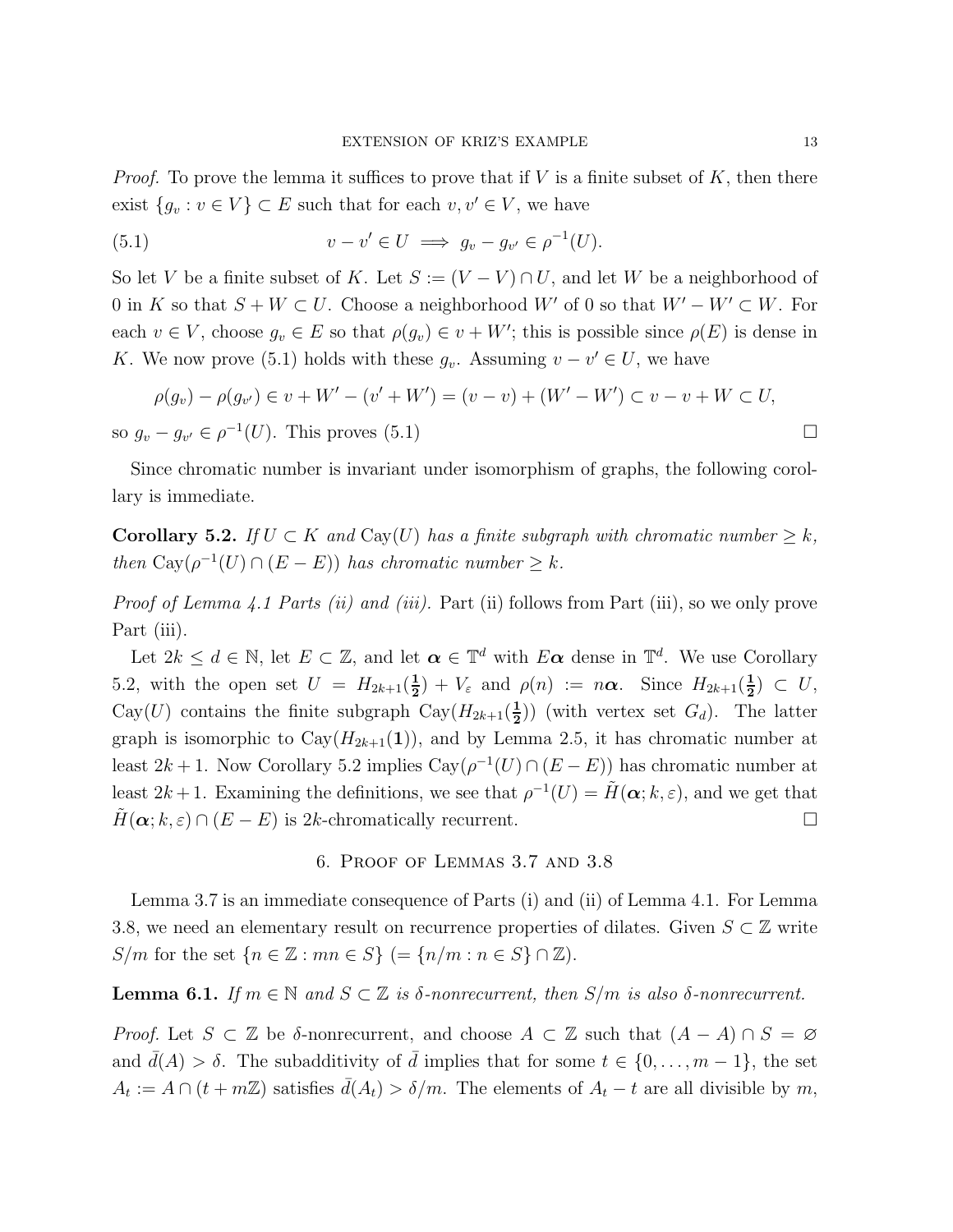so  $A' := (A_t - t)/m$  satisfies  $\bar{d}(A') > \delta$ . Furthermore,  $m(A' - A') \subset A - A$ , so  $m(A' - A')$ is disjoint from S, meaning  $A' - A'$  is disjoint from  $S/m$ .  $□$ 

We recall the statement of Lemma [3.8:](#page-9-0) if  $k, m \in \mathbb{N}, \delta < \frac{1}{2}$ , and  $E \subset \mathbb{Z}$  is an infinite set, then there is a finite  $\delta$ -nonrecurrent set  $S \subset \mathbb{N}$  such that  $mS$  is k-chromatically recurrent and  $mS \subset E - E$ . Our proof will use the following result from the theory of uniform distribution, which we prove in §[7.](#page-13-1)

<span id="page-13-0"></span>**Lemma 6.2.** Let  $E \subset \mathbb{Z}$  be an infinite set and  $d \in \mathbb{N}$ . For  $\mu$ -almost every  $\boldsymbol{\alpha} \in \mathbb{T}^d$ , the set  $E\boldsymbol{\alpha} := \{n\boldsymbol{\alpha} : n \in E\}$  is dense in  $\mathbb{T}^d$ .

*Proof of Lemma [3.8.](#page-9-0)* Fix  $\delta < \frac{1}{2}$ . Let  $E \subset \mathbb{Z}$  be infinite and  $m \in \mathbb{N}$ . Let  $E' \subset E$  be an infinite subset with  $m|(b-a)$  for all  $a, b \in E'$  (i.e. the elements of E' are mutually congruent mod m).

By Part (i) of Lemma 4.1, choose  $d \in \mathbb{N}$  large enough and  $\varepsilon > 0$  small enough that  $\tilde{H} := \tilde{H}(\alpha; 2k + 1, \varepsilon)$  is  $\delta$ -nonrecurrent. We then apply Part (iii) of Lemma 4.1 to find a finite subset  $S_0 \subset \tilde{H} \cap (E' - E')$  which is 2k-chromatically recurrent.

Since the elements of E' are mutually congruent mod  $m$ , we have  $S_0 \subset m\mathbb{Z}$ , and the previous paragraph shows that  $S_0$  is 2k-chromatically recurrent and  $\delta$ -nonrecurrent. Let  $S := S_0/m$ . By Lemma [6.1](#page-12-2) S is also  $\delta$ -nonrecurrent. Now S is the desired set: we have  $mS = S_0 \subset E' - E' \subset E - E$ , S is  $\delta$ -nonrecurrent, and  $mS$  is 2k-chromatically recurrent.  $\Box$ 

# 7. DENSENESS AND UNIFORM DISTRIBUTION IN  $\mathbb{T}^d$

<span id="page-13-1"></span>The material in this section is due to Kronecker and to Weyl; the standard reference is [\[12\]](#page-17-11). We present it here to make the proof of Lemma [6.2](#page-13-0) self-contained. For this section we fix  $d \in \mathbb{N}$  and write  $\mu$  for Haar probability measure on  $\mathbb{T}^d$ .

A sequence  $\boldsymbol{\alpha}_1, \boldsymbol{\alpha}_2, \ldots$  of points in  $\mathbb{T}^d$  is called uniformly distributed if

$$
\lim_{N \to \infty} \frac{1}{N} \sum_{n=1}^{N} f(\boldsymbol{\alpha}_n) = \int f d\mu
$$

for every continuous  $f: \mathbb{T}^d \to \mathbb{C}$ . A straightforward approximation argument shows that a sequence  $(\alpha_n)_{n\in\mathbb{N}}$  is uniformly distributed if and only if for every box  $R := \prod_{j=1}^d [a_j, b_j]$ in  $\mathbb{T}^d$ , we have

$$
\lim_{N\to\infty}\frac{|\{n\in\{1,\ldots,N\}: \pmb{\alpha}_n\in R\}|}{N}=\mu(R).
$$

Consequently, the terms of a uniformly distributed sequence are dense in  $\mathbb{T}^d$ .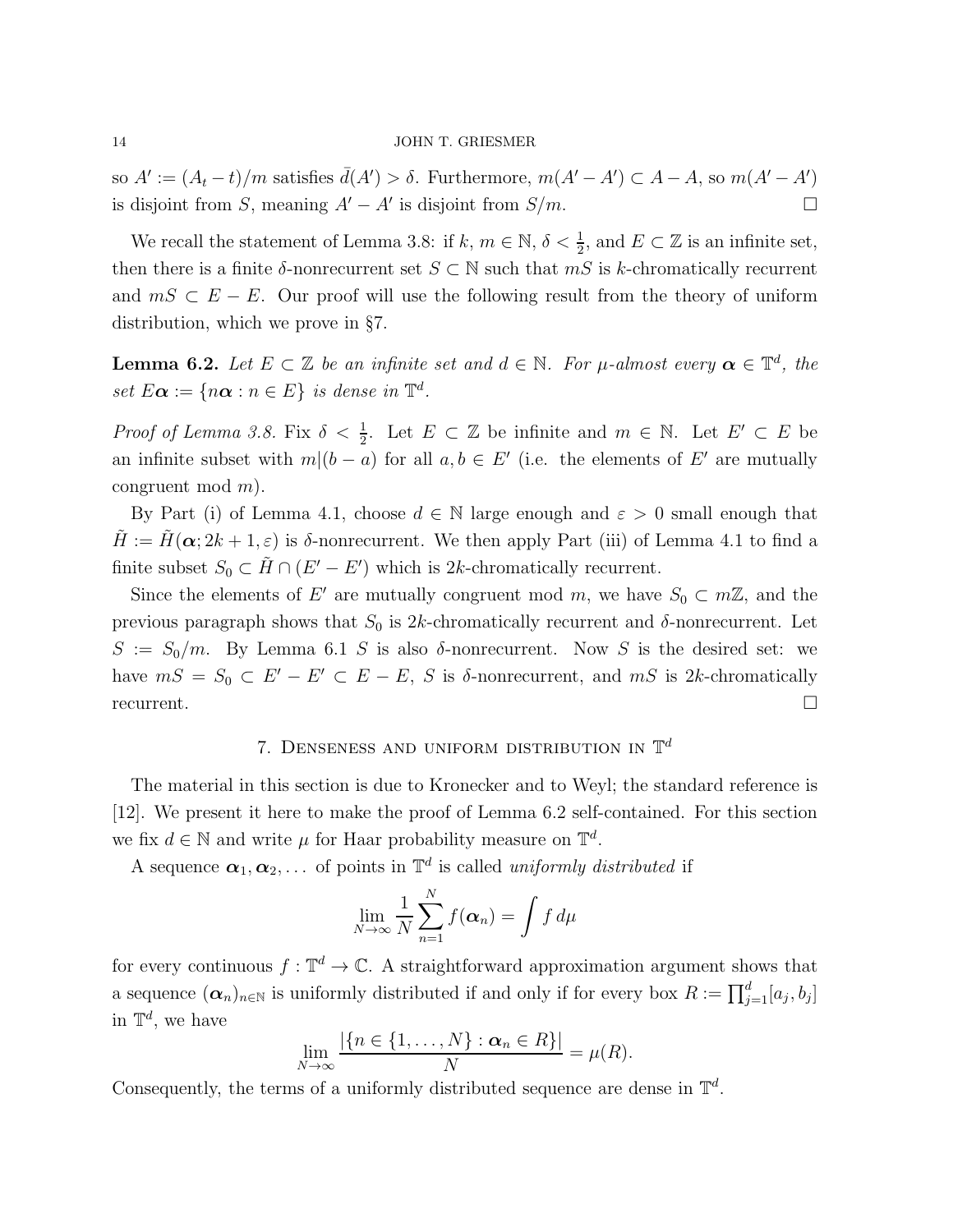The above criterion immediately yields the following lemma.

<span id="page-14-0"></span>**Lemma 7.1.** If  $A \subset \mathbb{T}^d$  is a finite union of boxes and  $(\alpha_n)_{n \in \mathbb{N}}$  is uniformly distributed then  $C := \{n : \boldsymbol{\alpha}_n \in A\}$  has  $d(C) = \mu(A)$ .

We write  $S^1$  for the group of complex numbers of modulus 1; the group operation on  $S^1$  is multiplication and the topology is the one inherited from C. A *character* of  $\mathbb{T}^d$  is a continuous homomorphism  $\chi: \mathbb{T}^d \to \mathcal{S}^1$ ; the set of characters of  $\mathbb{T}^d$  is denoted by  $\widehat{\mathbb{T}}^d$ . A well known fact from basic harmonic analysis is that every character of  $\mathbb{T}^d$  has the form  $\chi(x_1,\ldots,x_d) := \exp(2\pi i(n_1x_1+\cdots+n_dx_d)),$  where  $n_1,\ldots,n_d$  are integers. The trivial *character* satisfies  $\chi(\mathbf{x}) = 1$  for all  $\mathbf{x} \in \mathbb{T}^d$ . It is easy to check that if  $\chi$  is a nontrivial character and  $m \in \mathbb{Z}$  then  $\mathbf{x} \mapsto \chi(m\mathbf{x})$  is another nontrivial character. Furthermore, the characters of  $\mathbb{T}^d$  are mutually orthogonal in  $L^2(\mu)$ .

The Weyl criterion [\[12,](#page-17-11) p.62] for uniform distribution says that a sequence of points  $(\alpha_n)_{n\in\mathbb{N}}$  in  $\mathbb{T}^d$  is uniformly distributed if and only if

<span id="page-14-1"></span>(7.1) 
$$
\lim_{N \to \infty} \frac{1}{N} \sum_{n=1}^{N} \chi(\boldsymbol{\alpha}_n) = 0 \text{ for every nontrivial character } \chi \in \widehat{\mathbb{T}}^d.
$$

We now use Weyl criterion to prove Lemma [4.3,](#page-11-1) which says that if  $(n\alpha)_{n\in\mathbb{N}}$  is dense in  $\mathbb{T}^d$ ,  $A \subset \mathbb{T}^d$  is a finite union of boxes, and  $C := \{n \in \mathbb{Z} : n\boldsymbol{\alpha} \in A\}$ , then  $\bar{d}(C) = \mu(A)$ .

*Proof of Lemma [4.3.](#page-11-1)* By Lemma [7.1,](#page-14-0) it suffices to prove that if  $(n\alpha)_{n\in\mathbb{N}}$  is dense in  $\mathbb{T}^d$ , then [\(7.1\)](#page-14-1) is satisfied by  $\alpha_n = n\alpha$ . To prove this, we need only show that  $\chi(\alpha) \neq 1$ , for then we may apply the identity  $\chi(n\alpha) = \chi(\alpha)^n$  and simplify partial sums  $S_N :=$  $\sum_{n=1}^{N} \chi(n\boldsymbol{\alpha})$  as  $\chi(\boldsymbol{\alpha}) \frac{1-\chi(\boldsymbol{\alpha})^N}{1-\chi(\boldsymbol{\alpha})}$  $\frac{1-\chi(\boldsymbol{\alpha})^N}{1-\chi(\boldsymbol{\alpha})}$ . Since  $|\chi(\boldsymbol{\alpha})|=1$ , the latter quantity is bounded in modulus by a number independent of N, whence  $\lim_{N\to\infty}\frac{1}{N}$  $\frac{1}{N}S_N = 0$ . To see that  $\chi(\boldsymbol{\alpha}) \neq 1$ , note that the denseness of  $(n\alpha)_{n\in\mathbb{N}}$  in  $\mathbb{T}^d$  implies that  $\{\chi(n\alpha):n\in\mathbb{N}\}\)$  is dense in the image of  $\chi$  (since  $\chi$  is continuous), and in particular  $\chi(n\alpha) \neq 1$  for some n. This implies  $\chi(\alpha)^n \neq 1$ , so  $\chi(\boldsymbol{\alpha}) \neq 1$ .

The next lemma forms most of the proof of Lemma [6.2.](#page-13-0)

<span id="page-14-2"></span>**Lemma 7.2.** If  $\mu$  is a probability measure and  $(\phi_j)_{j\in\mathbb{N}}$  are mutually orthogonal elements of  $L^2(\mu)$  pointwise bounded in modulus by 1, then  $\lim_{N\to\infty}\frac{1}{N}$  $\frac{1}{N} \sum_{j=1}^{N} \phi_j(x) = 0$  for  $\mu$ -a.e. x.

*Proof.* Let  $S_N(x) := \frac{1}{N} \sum_{j=1}^N \phi_j(x)$ . It suffices to prove that  $\sum_{N=1}^{\infty} |S_N(x)|^2$  converges  $\mu$ almost everywhere, since the convergence of the sum implies the terms  $|S_N(x)|$  converge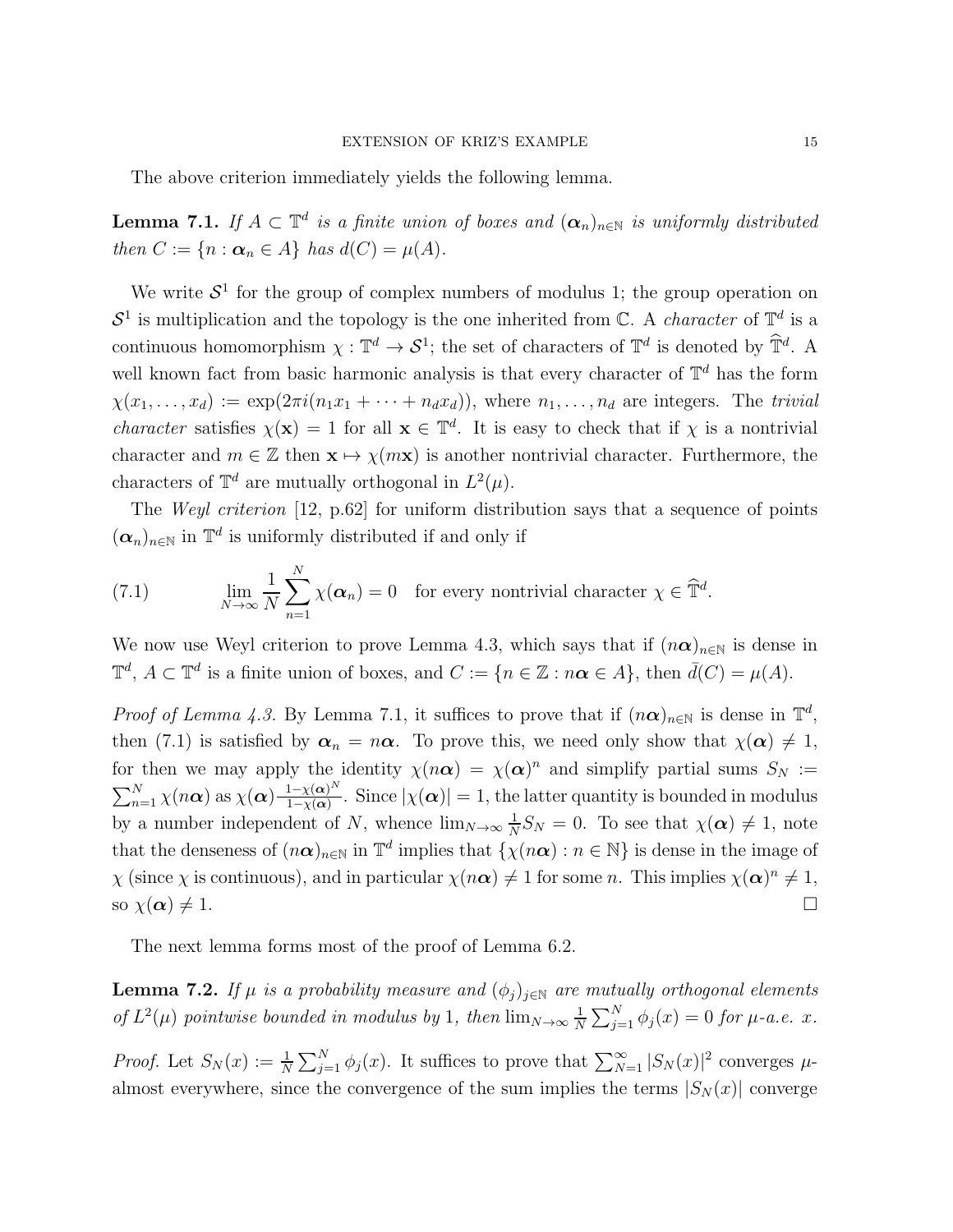to 0. Expanding  $\int |S_N(x)|^2 d\mu(x)$  and using the fact that  $\int \phi_i \overline{\phi}_j d\mu = 0$  for  $i \neq j$ , we get

<span id="page-15-0"></span>
$$
\int |S_N(x)|^2 d\mu(x) = \frac{1}{N^2} \sum_{j,k=1}^N \int \phi_j \overline{\phi}_k d\mu = \frac{1}{N^2} \sum_{j=1}^N \|\phi_j\|^2 \le \frac{1}{N}.
$$

Thus  $\sum_{N=1}^{\infty} \int |S_{N^2}(x)|^2 d\mu \leq \sum_{N=1}^{\infty}$  $\frac{1}{N^2} < \infty$ . The monotone convergence theorem then implies that the sum  $\sum_{N=1}^{\infty} |S_{N^2}(x)|^2$  is finite for  $\mu$ -almost every x, and we conclude that

$$
\lim_{N \to \infty} S_{N^2}(x) = 0
$$

for  $\mu$ -almost every x. We will prove that  $\lim_{n\to\infty} S_n(x) = 0$  for every x satisfying [\(7.2\)](#page-15-0). To see this, fix such an x, an  $\varepsilon > 0$ , and choose N large enough that  $|S_{N^2}(x)| < \varepsilon/2$  and  $|1 - \frac{N^2}{(N+1)}|$  $\frac{N^2}{(N+1)^2}$  <  $\varepsilon/2$ . Then for every *n* between  $N^2$  and  $(N+1)^2$ , we have

$$
|S_n(x)| = \left| \frac{1}{n} \sum_{j=1}^{N^2} \phi_j(x) + \frac{1}{n} \sum_{j=N^2+1}^{n} \phi_j(x) \right| \le \frac{N^2}{n} \left| \frac{1}{N^2} \sum_{j=1}^{N^2} \phi_j(x) \right| + \frac{1}{n} |n - N^2|
$$
  

$$
\le |S_{N^2}(x)| + \left| 1 - \frac{N^2}{(N+1)^2} \right|
$$
  

$$
< \frac{\varepsilon}{2} + \frac{\varepsilon}{2} = \varepsilon.
$$

Since  $\varepsilon$  was arbitrary, this shows that  $S_n(x) \to 0$  as  $n \to \infty$ .

<span id="page-15-2"></span>**Theorem 7.3.** Let  $(s_n)_{n\in\mathbb{N}}$  be a sequence of distinct integers and  $d \in \mathbb{N}$ . For  $\mu$ -almost every  $\alpha$  in  $\mathbb{T}^d$ , the sequence  $(s_n \alpha)_{n \in \mathbb{N}}$  is uniformly distributed in  $\mathbb{T}^d$ .

*Proof.* By the Weyl criterion it suffices to prove that for  $\mu$ -almost every  $\alpha$ , we have

<span id="page-15-1"></span>(7.3) 
$$
\lim_{N \to \infty} \frac{1}{N} \sum_{n=1}^{N} \chi(s_n \alpha) = 0
$$

for every nontrivial character  $\chi$  of  $\mathbb{T}^d$ . Since there are only countably many characters of  $\mathbb{T}^d$ , it suffices to prove that for all nontrivial characters  $\chi$ , equation [\(7.3\)](#page-15-1) holds for  $\mu$ almost every  $\alpha$ . To prove this, note that when  $\chi$  is nontrivial, the functions  $\phi_n$  defined by  $\phi_n(\mathbf{x}) := \chi(s_n \mathbf{x})$  are mutually distinct characters, and  $(\phi_n)_{n \in \mathbb{N}}$  is therefore a sequence of mutually orthogonal functions in  $L^2(\mu)$ . The limit [\(7.3\)](#page-15-1) now follows from Lemma [7.2.](#page-14-2)  $\Box$ 

We now prove Lemma [6.2,](#page-13-0) which says that for every infinite set  $E \subset \mathbb{Z}$  all  $d \in \mathbb{N}$  and  $\mu$ -almost every  $\boldsymbol{\alpha} \in \mathbb{T}^d$ , the set  $E \boldsymbol{\alpha} := \{ n \boldsymbol{\alpha} : n \in E \}$  is dense in  $\mathbb{T}^d$ .

*Proof of Lemma [6.2.](#page-13-0)* Enumerating E as  $(e_n)_{n\in\mathbb{N}}$ , we see that the lemma is a corollary of Theorem [7.3,](#page-15-2) since the terms of a uniformly distributed sequence must be dense in  $\mathbb{T}^d$ .  $\Box$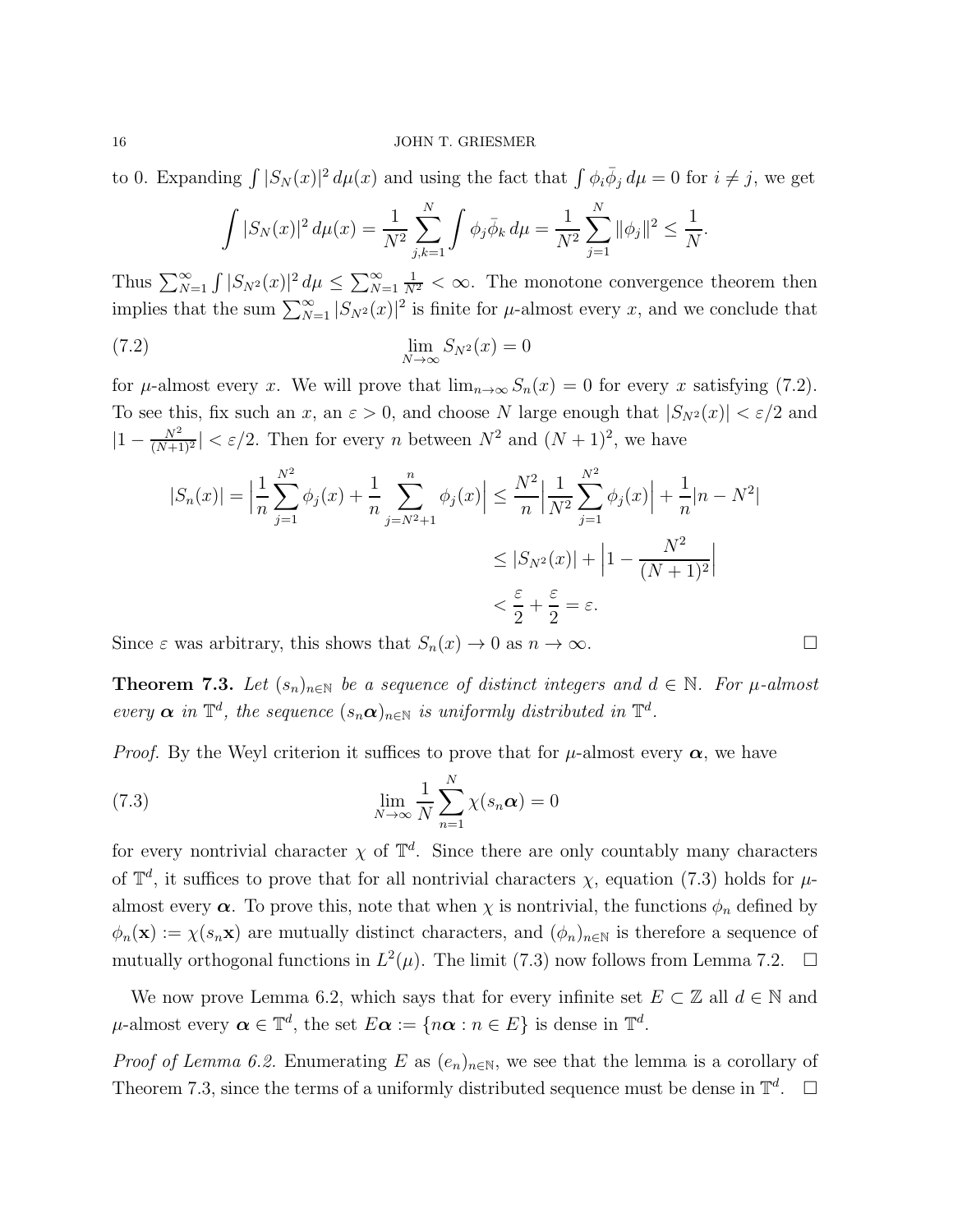#### EXTENSION OF KRIZ'S EXAMPLE 17

#### 8. QUESTIONS

A proof or disproof of the following conjecture would be very interesting in relation to the results of [\[11\]](#page-17-12).

<span id="page-16-8"></span>**Conjecture 8.1.** If  $S \subset \mathbb{Z}$  is a set of density recurrence, then there is a set  $S' \subset S$  such that S' is a set of chromatic recurrence and not a set of density recurrence.

Perhaps the proof of Theorem [1.2](#page-1-1) can be extended to prove Conjecture [8.1.](#page-16-8) If so, the key lemma to generalize is Part (iii) of Lemma 4.1. Specifically, the required generalization would replace  $E - E$  with an arbitrary set of chromatic recurrence, resulting in the following conjecture. We use the notation defined in [\(4.1\)](#page-10-2).

Conjecture 8.2. Assume  $S \subset \mathbb{Z}$  is a set of chromatic recurrence,  $k \in \mathbb{N}$ , and  $C > 0$ . Then there exist infinitely many  $d \in \mathbb{N}$  and  $\alpha \in \mathbb{T}^d$ , such that for all  $\varepsilon > 0$ , the intersection

$$
S\cap \tilde{H}(\boldsymbol{\alpha};C\sqrt{d},\varepsilon)
$$

is a set of k-chromatic recurrence.

See the remarks following Theorem [2.2](#page-3-0) above to motivate the appearance of  $C\sqrt{d}$  here.

#### **REFERENCES**

- <span id="page-16-7"></span><span id="page-16-2"></span>1. I. Bárány, A short proof of Kneser's conjecture, J. Combin. Theory Ser. A 25 (1978), no. 3, 325–326. MR 514626
- <span id="page-16-4"></span>2. Vitaly Bergelson, Ergodic Ramsey theory, Logic and combinatorics (Arcata, Calif., 1985), Contemp. Math., vol. 65, Amer. Math. Soc., Providence, RI, 1987, pp. 63–87. MR 891243
- 3. Vitaly Bergelson and Randall McCutcheon, Recurrence for semigroup actions and a non-commutative Schur theorem, Topological dynamics and applications (Minneapolis, MN, 1995), Contemp. Math., vol. 215, Amer. Math. Soc., Providence, RI, 1998, pp. 205–222.
- <span id="page-16-1"></span><span id="page-16-0"></span>4. N. Bogolioùboff, Sur quelques propriétés arithmétiques des presque-périodes, Ann. Chaire Phys. Math. Kiev 4 (1939), 185–205. MR 20164
- <span id="page-16-5"></span>5. Erling Følner, Note on a generalization of a theorem of Bogoliouboff, Math. Scand. 2 (1954), 224–226. MR 69188
- <span id="page-16-6"></span>6. Alan H. Forrest, Recurrence in dynamical systems: A combinatorial approach, ProQuest LLC, Ann Arbor, MI, 1990, Thesis (Ph.D.)–The Ohio State University.
- <span id="page-16-3"></span>7. The construction of a set of recurrence which is not a set of strong recurrence, Israel J. Math. 76 (1991), no. 1-2, 215–228. MR 1177341 (93j:28023)
- 8. H. Furstenberg, Recurrence in ergodic theory and combinatorial number theory, Princeton University Press, Princeton, N.J., 1981, M. B. Porter Lectures. MR 603625 (82j:28010)